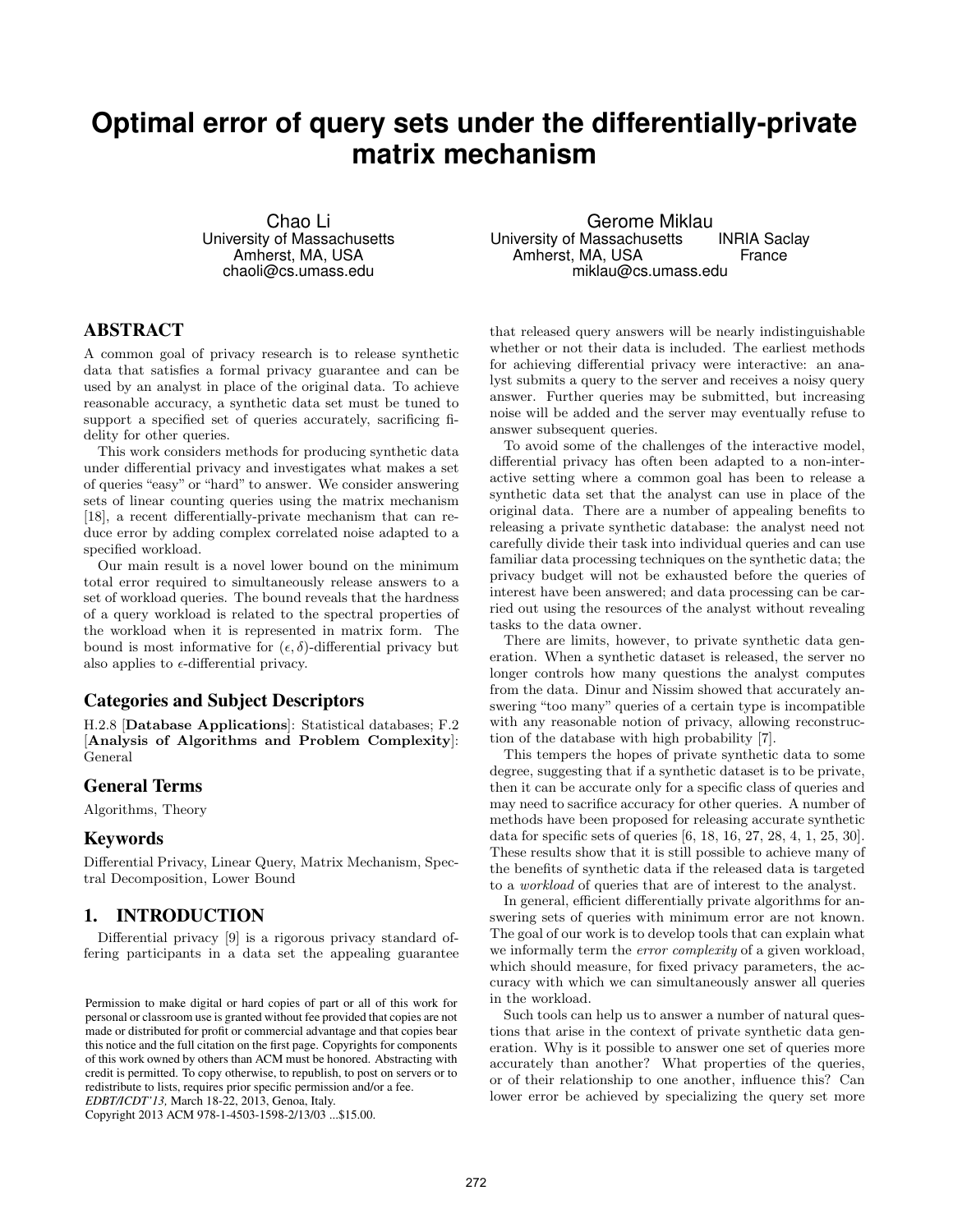closely to the task at hand? Does the combination of multiple users' workloads severely impact the accuracy possible for the combined workload?

Naive approaches to understanding the "hardness" of a query workload are unsatisfying. For example, one may naturally expect that the greater the number of queries in the workload, the larger the error in simultaneously answering them. Yet the number of queries in a workload is usually an inadequate measure of its hardness. Query workload sensitivity [9] is another natural approach. Sensitivity measures the maximum change in all query answers due to an insertion or deletion of a single database record. Basic differentially private mechanisms (e.g. the Laplace mechanism) add noise to each query in proportion to sensitivity, and in such cases sensitivity does in fact determine error rates. But better mechanisms can reduce error when answering multiple queries (with no cost to privacy), so that sensitivity alone fails to be a reliable measure.

In this paper we seek a better understanding of workload error complexity by reasoning formally about the minimum error achievable for a workload, regardless of the underlying database. We pursue this goal in the context of a class differentially private algorithms: namely those that are instances of the matrix mechanism (so named because workloads are represented as matrices and analyzed algebraically). The matrix mechanism can be used to answer sets of linear counting queries, a general class of queries which includes all predicate counting queries, histogram queries, marginals, data cubes, and others.

The matrix mechanism [18] exploits the relationships between queries in the workload to construct a complex, correlated noise distribution that offers lower error than standard mechanisms. It encompasses a range of possible approaches to differentially-private query answering because it must be instantiated with a set of queries, called the "strategy", which it uses to derive accurate answers to the workload queries. This makes the mechanism quite general, since any strategy can be selected. It includes as a special case a number of recently-proposed techniques for answering various subsets of the class of linear queries including range-count queries, sets of low order marginals, sets of data cubes [1, 27, 16, 6, 19, 30, 29]. Each of the above techniques can be seen as selecting strategies (either manually or adaptively) that work well for given workloads. The lower bound presented in this work provides a theoretical method of evaluating the quality of the approaches since it provides a lower bound on the error attained by the best possible strategy.

We use the optimal error achievable under the matrix mechanism as a proxy for workload error complexity. It is computationally infeasible to compute the optimal strategy for an arbitrary workload, making the assessment of workload complexity a challenge. Nevertheless, we are able to resolve this challenge through the following contributions:

- Our main result is a novel lower bound on the minimum total error required to simultaneously release answers to a set of workload queries. The bound reveals that the "hardness" of a query workload is related to the eigenvalues of the workload when it is represented in matrix form.
- Under  $(\epsilon, \delta)$ -differential privacy, we characterize two important classes of workloads for which our lower bound is tight. As a consequence, it is possible to di-

rectly construct a minimum error mechanism for workloads in these classes. We also analyze the cases for which our bound is not tight, including when the bound is adapted to  $\epsilon$ -differential privacy.

• We compare our lower bound to corresponding bounds on the achieved error of recently-proposed mechanisms [26, 14, 12, 11].

Note that our lower bound on error is a conditional bound: it holds for the class of mechanisms defined by the matrix mechanism, but not necessarily for all differentially private mechanisms. Nevertheless, we believe this conditional bound serves as a widely useful tool. First, it helps to resolve a number of open questions about the quality of previouslyproposed mechanisms that are instances of the matrix mechanism [18, 27, 1, 6, 19, 30]. Second, emerging techniques that can outperform this bound tend to exploit special properties of the input database. Therefore, the achievable error of those mechanisms no longer reflects only properties of the analysis task (as embodied by the workload) but instead reflects the interaction of the task with the database. Third, the data-independence of the matrix mechanism makes deployment particularly efficient since the noise distribution is fixed for all input databases once a strategy has been selected. Our bound therefore helps to clarify the utility possible using data-independent mechanisms and reveals when other methods may be required.

The organization of the paper is as follows. Section 2 reviews definitions and Section 3 presents the matrix mechanism and properties of workload error. In Section 4 we present the lower bound and its proof. Section 5 evaluates the tightness and looseness of the bound. We compare our bound with error rates of data-dependent mechanisms in Section 6. To aid intuition, we include throughout the paper a series of examples in which we compute our lower bound on workloads of interest and report concrete error rates. Due to lack of space, most of proofs are omitted and can be found in the full version of this paper [20].

## 2. DEFINITIONS & BACKGROUND

In this section we describe our representation of query workloads as matrices, formally define differential privacy, and review linear algebra notation.

#### 2.1 Data model & linear queries

The queries considered in this paper are all counting queries over a single relation. Let the database I be an instance of a single-relation schema  $R(\mathbb{A})$ , with attributes  $\mathbb{A} = \{A_1, A_2, \ldots, A_n\}$  $A_m$ . The crossproduct of the attribute domains, written  $dom(\mathbb{A}) = dom(A_1) \times \cdots \times dom(A_m)$ , is the set of all possible tuples that may occur in I.

In order to express our queries, we encode the instance  $I$  as a vector x consisting of cell counts, each counting the number of tuples in I satisfying a distinct logical cell condition.

DEFINITION 2.1 (CELL CONDITIONS). A cell condition is a Boolean formula which evaluates to True or False on any tuple in dom( $\mathbb{A}$ ). A collection of cell conditions  $\Phi =$  $\phi_1, \phi_2 \ldots \phi_n$  is an ordered list of pairwise unsatisfiable cell conditions: each tuple in dom(A) will satisfy at most one  $\phi_i$ .

The data vector is formed from cell counts corresponding to a collection of cell conditions.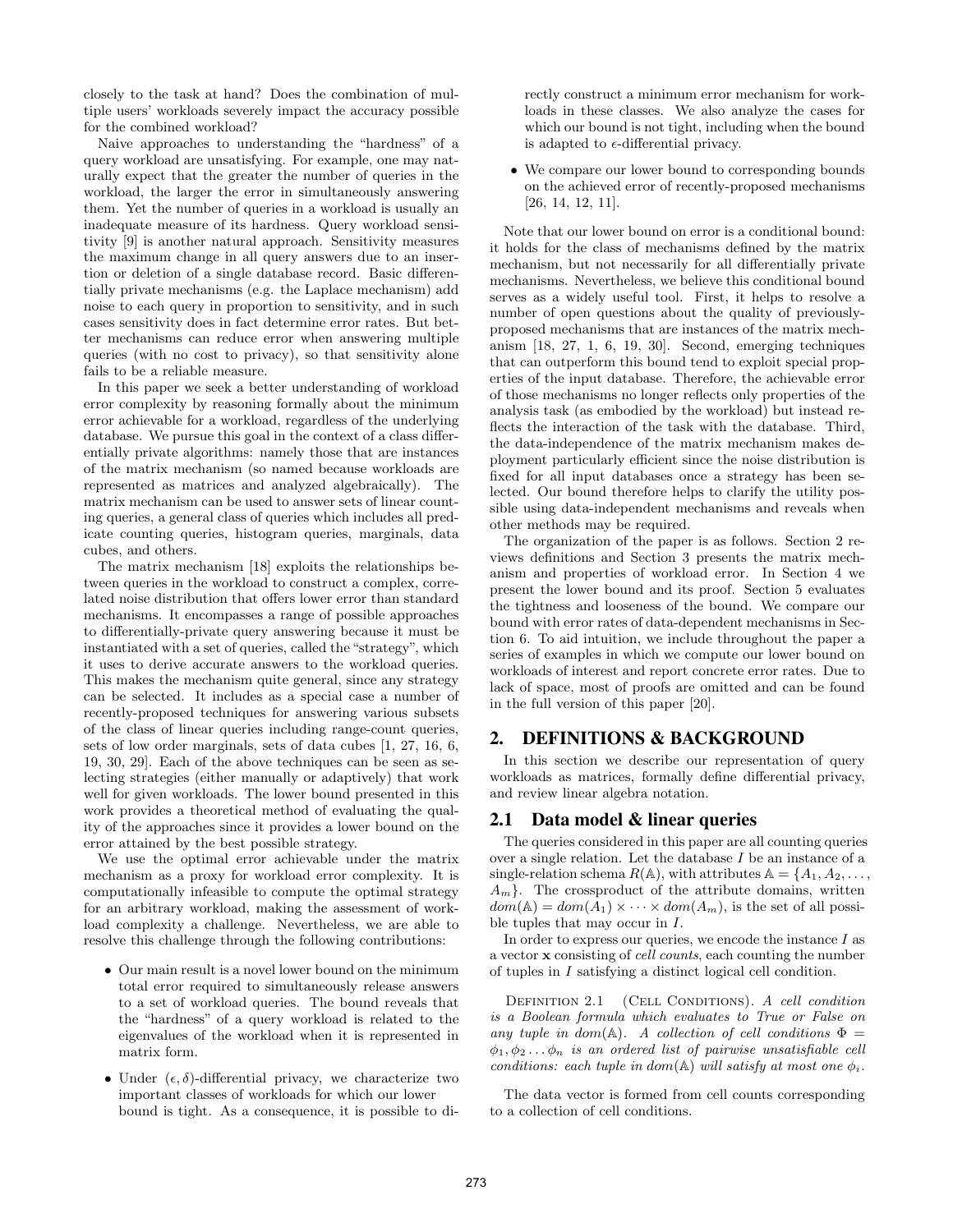DEFINITION 2.2 (DATA VECTOR). Given instance I and a collection of cell conditions  $\Phi = \phi_1, \phi_2 \dots \phi_n$ , the data vec $tor \times is$  the length-n column vector consisting of the nonnegative integral counts  $x_i = |\{t \in I \mid \phi_i(t) \text{ is True}\}|.$ 

We may choose to fully represent instance  $I$  by defining the vector **x** with one cell for every element of  $dom(A)$ . Then **x** is a bit vector of size  $|dom(\mathbb{A})|$  with nonzero counts for each tuple present in I. (This is also a vector representation of the full contingency table built from  $I$ .) Alternatively, it may be sufficient to partially represent  $I$  by the cell counts in  $x$ , for example by focusing on a subset of the attributes of A that are relevant to a particular workload of interest. Because workloads are finite, it is always sufficient to consider a finite list of cell conditions, even if attribute domains are infinite.

EXAMPLE 2.3. Consider the relational schema  $R = (name,$ gradyear, gender, gpa) describing students and suppose we wish to form queries over gradyear and gender only, where  $dom(qender) = \{M, F\}$  and  $dom(qradyear) = \{2011, 2012,$ 2013, 2014}. Then we can define 8 cell conditions which result from all combinations of gradyear and gender. These are enumerated in Table 1(a).

Given a data vector x, queries are expressed as linear combinations of the cell counts in x.

DEFINITION 2.4 (LINEAR COUNTING QUERY). A linear counting query is a length-n row vector  $\mathbf{q} = [q_1 \dots q_n]$  with each  $q_i \in \mathbb{R}$ . The answer to a linear counting query **q** on **x** is the vector product  $\mathbf{q} \mathbf{x} = q_1 x_1 + \cdots + q_n x_n$ .

If q consists exclusively of coefficients in  $\{0, 1\}$ , then q is called a predicate counting query. In this case, q counts the number of tuples in  $I$  that satisfy the union of the cell conditions corresponding to the nonzero coefficients in q.

#### 2.2 Query workloads

A workload is a finite set of linear queries. A workload is represented as a matrix, each row of which is a single linear counting query.

DEFINITION 2.5 (QUERY MATRIX). A query matrix is a collection of m unique linear counting queries, arranged by rows to form an  $m \times n$  matrix.

Note that cell condition  $\phi_i$  defines the meaning of the  $i^{th}$ position of x, and accordingly, it determines the meaning of the  $i^{th}$  column of W. Unless otherwise noted, we assume all workloads are defined over the same fixed set of cell conditions.

EXAMPLE 2.6. The matrix in Table  $1(b)$  shows a workload of five queries. The first four are predicate queries. Table  $1(c)$  describes the meaning of the queries w.r.t. the cell conditions in Table 1(a).

We assume that workloads consist of unique queries, without duplicates. If workload **W** is an  $m \times n$  query matrix, the answers for  $W$  are represented as a length  $m$  column vector of numerical query results, which can be computed by multiplying matrix  $\bf{W}$  by the data vector  $\bf{x}$ .

Note that it is critical that the analyst include in the workload *all* queries of interest. In the absence of noise introduced by the privacy mechanism, it might be reasonable for the analyst to request answers to a small set of counting queries, from which other queries of interest could be computed. (E.g., it would be sufficient to recover  $\bf{x}$  itself by choosing the workload defined by the identity matrix.) But because the analyst will receive private, noisy estimates to the workload queries, the error of queries computed from their combination is often increased. Our privacy mechanism is designed to optimize error across the entire set of desired queries, so all queries should be included.

As a concrete example, in Table 1(b),  $q_4$  can be computed as  $(q_2 - q_3)$  but is nevertheless included in the workload. This reflects the fact that we wish to simultaneously answer all included queries with minimum aggregate error, treating each equally. It is also possible to scale individual rows by a positive scalar value, which has the effect of reducing the error of that query.

The cell conditions are used to define the semantics of the queries in a workload, while the workload properties we study are primarily determined by features of their matrix representation. This can lead to a few representational inconsistencies we would like to avoid. First, while a workload W is meant to represent a set of queries, as a matrix it has a specified order of its rows. Further, for any workload W defined by cell conditions  $\Phi = \phi_1 \dots \phi_n$ , consider any permutation  $\Phi'$  of  $\Phi$ . Then there is a different matrix  $\mathbf{W}'$ , defined on  $\Phi'$  and constructed from **W** by applying the permutation to its columns, that is semantically equivalent to  $W$ . We will verify later that our analysis of workloads is representation independent for both rows and columns. We use the following definition:

Definition 2.7 (Representation independence). A numerical measure ρ on a workload matrix is row (resp. column) representation independent if, given a workload matrix  $\mathbf{W}$ , and any workload  $\mathbf{W}'$  which results from permuting the rows (columns) of **W**,  $\rho(\mathbf{W}) = \rho(\mathbf{W}')$ .

A related issue arises in the specification of the cell conditions. If a workload **W** is defined by cell conditions in  $\Phi$ , then we can always consider extending  $\Phi$  by adding additional cell conditions not relevant to the queries in W. We can then define a semantically equivalent workload  $\mathbf{W}'$  on  $\Phi'$ which will consist of columns of zeroes for each of the new cell conditions. To address this issue in later sections we rely on the following definition:

DEFINITION 2.8 (COLUMN PROJECTION). Given an  $m \times$ n workload **W** defined by cell conditions  $\Phi = \phi_1 \dots \phi_n$ , and an ordered subset  $\Psi \subseteq \Phi$  consisting of p selected cell conditions, the column projection of W w.r.t  $\Psi$  is a new  $m \times p$ workload consisting only of the columns of  $W$  included in  $\Psi$ .

In the rest of the paper,  $\mu$  denotes a subset of cell conditions,  $|\mu|$  denotes its cardinality and  $\mathcal{U}_n$  to denote all possible subsets of n cell conditions.  $\mu(\mathbf{W})$  is the column projection of W w.r.t.  $\mu$ .

EXAMPLE 2.9. The column projection of the workload in Table 1(b) w.r.t. cell conditions  $\{\phi_1, \phi_3, \phi_5, \phi_7\}$ , which consists of queries only over Male students, is the following:

|                |                | $\overline{0}$ | $\begin{bmatrix} 1 \\ 0 \end{bmatrix}$ |
|----------------|----------------|----------------|----------------------------------------|
| $\overline{0}$ | $\overline{0}$ | $\overline{0}$ | $\frac{1}{0}$                          |
|                |                | $\overline{0}$ | $\check{0}$                            |
|                | 0              |                |                                        |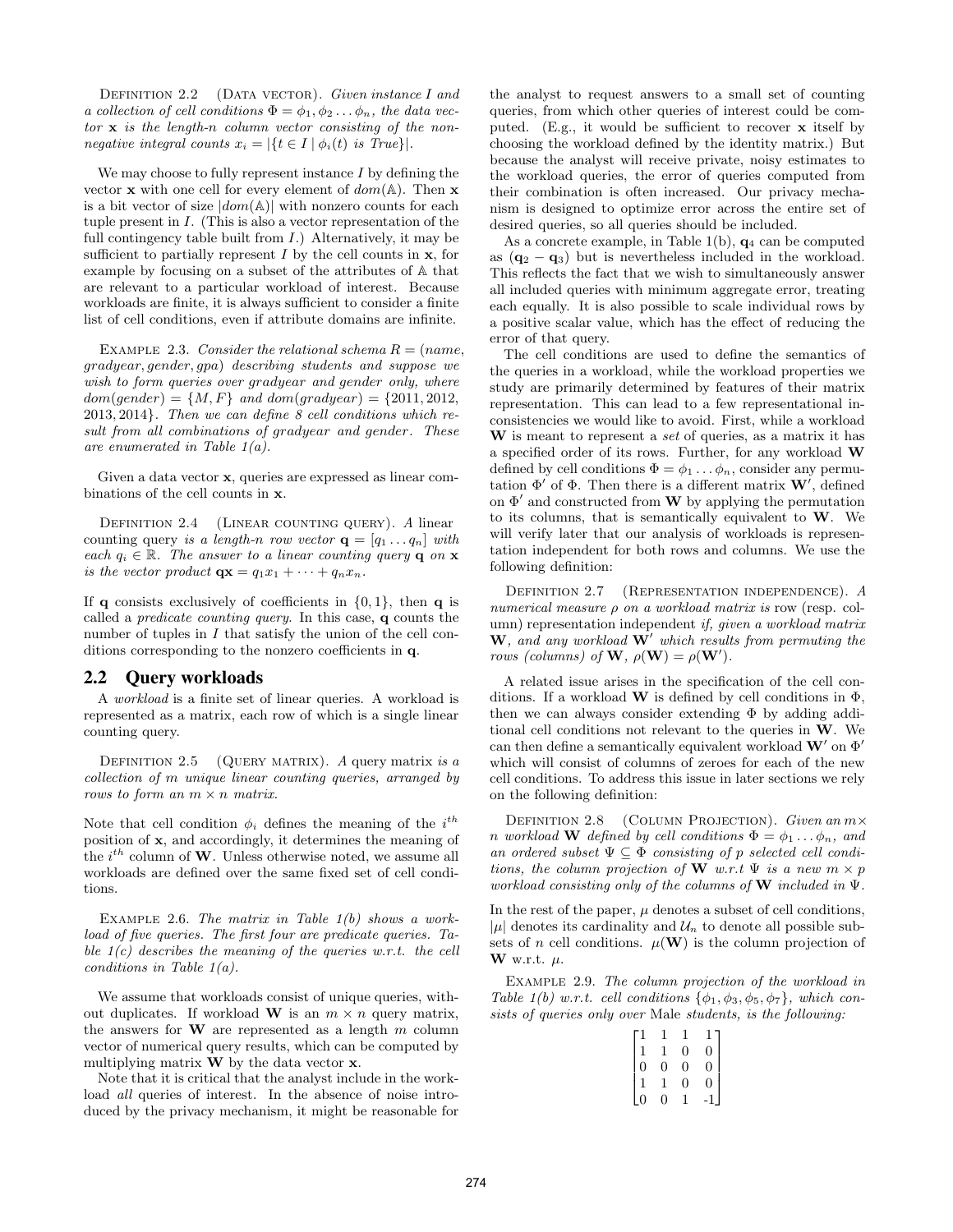Table 1: For schema  $R = (name, grade, gender, gpa)$ , (a) shows 8 cell conditions on attributes gradyear and gender. The database vector x (not shown) will accordingly consist of 8 counts; (b) shows a sample workload matrix W consisting of five queries, each described in (c).

| (a) Cell conditions $\Phi$<br>$\phi_1$ : gràdyear = 2011 $\wedge$ gender = M<br>$\phi_2$ : gradyear = 2011 $\wedge$ gender = F<br>$\phi_3$ : gradyear = 2012 $\wedge$ gender = M<br>$\phi_4: gradyear = 2012 \wedge gender = F$<br>$\phi_5: gradyear = 2013 \wedge gender = M$<br>$\phi_6: gradyear = 2013 \wedge gender = F$<br>$\phi_7: gradyear = 2014 \wedge gender = M$ | 1 1 1 1 0 0<br>10 1 0 1 0 0 0<br>101000 |  |  | (b) A query matrix $W$ | $\begin{bmatrix} 1 & 1 & 1 & 1 & 1 & 1 & 1 & 1 \end{bmatrix}$<br>$\begin{bmatrix} 0 & 0 & 0 & 0 & 1 & 1 & -1 & -1 \end{bmatrix}$ | (c) Counting queries defined by rows of $W$<br>$q_1$ : all students;<br>$\mathbf{q}_2$ : students with gradyear $\in$ [2011, 2012];<br>$\mathbf{q}_3$ : female students with $\mathit{gradyear} \in [2011, 2012]$ ;<br>$\mathbf{q}_4$ : male students with gradyear $\in$ [2011, 2012];<br>$q_5$ : difference between 2013 grads and 2014 grads. |
|------------------------------------------------------------------------------------------------------------------------------------------------------------------------------------------------------------------------------------------------------------------------------------------------------------------------------------------------------------------------------|-----------------------------------------|--|--|------------------------|----------------------------------------------------------------------------------------------------------------------------------|--------------------------------------------------------------------------------------------------------------------------------------------------------------------------------------------------------------------------------------------------------------------------------------------------------------------------------------------------|
| $\phi_8: gradyear = 2014 \wedge gender = F$                                                                                                                                                                                                                                                                                                                                  |                                         |  |  |                        |                                                                                                                                  |                                                                                                                                                                                                                                                                                                                                                  |

*Common workloads.* We introduce notation for two common workloads that contain all queries of a certain type.  $ALLRANGE(d)$  denotes the workload consisting of all rangecount queries over d cell conditions (typically derived from a single ordered attribute  $A_i$  with  $|dom(A_i)| = d$ . There are  $\frac{d}{2}(d+1)$  queries in workload ALLRANGE(d). Over k ordered attributes with domain sizes  $d_1 \ldots d_k$ , we similarly define the set of all k-dimensional range-count queries, denoted  $\text{ALLRANGE}(d_1, \ldots d_k).$ 

 $ALLPREDICATE(d)$  is the much larger workload consisting of all predicate counting queries over d cell conditions. There are  $2^{\bar{d}}$  queries in ALLPREDICATE $(d)$ .

EXAMPLE 2.10. The workload of queries counting the students who have graduated in any interval of years drawn from  ${2011, 2012, 2013, 2014}$  is denoted ALLRANGE(4) and consists of 10 one-dimensional range queries over the gradyear attribute.

EXAMPLE 2.11. The set of all two dimensional range-count queries over gradyear and gender is written  $ALLRANGE(4, 2)$ , where the possible "ranges" for gender are simply M, F, or  $(M \vee F)$ . This workload consists of 30 queries. The workload of all predicate queries over over gradyear and gender is ALLPREDICATE $(8)$ , consisting of all 256 predicate queries over a domain of size 8.

## 2.3 Differential privacy & basic mechanisms

Standard  $\epsilon$ -differential privacy [9] places a bound (controlled by  $\epsilon$ ) on the difference in the probability of query answers for any two neighboring databases. For database instance I, we denote by  $nbrs(I)$  the set of databases formed by adding or removing exactly one tuple from I. Approximate differential privacy [8, 22], is a relaxation in which the  $\epsilon$  bound on query answer probabilities may be violated with small probability, controlled by  $\delta$ .

DEFINITION 2.12 (DIFFERENTIAL PRIVACY). A randomized algorithm K is  $(\epsilon, \delta)$ -differentially private if for any instance I, any  $I' \in nbrs(I)$ , and any subset of outputs  $S \subseteq$  $Range(K)$ , the following holds:

$$
Pr[\mathcal{K}(I) \in S] \le \exp(\epsilon) \times Pr[\mathcal{K}(I') \in S] + \delta
$$

where the probability is taken over the randomness of the  $K$ .

When  $\delta = 0$ , this definition describes standard  $\epsilon$ -differential privacy.

Both definitions can be satisfied by adding random noise to query answers. The magnitude of the required noise is determined by the sensitivity of a set of queries: the maximum change in a vector of query answers over any two neighboring databases. However, the two privacy definitions differ

in the measurement of sensitivity and in their noise distributions. Standard differential privacy can be achieved by adding Laplace noise calibrated to the  $L_1$  sensitivity of the queries [9]. Approximate differential privacy can be achieved by adding Gaussian noise calibrated to the  $L_2$  sensitivity of the queries [8, 22]. This small difference in the sensitivity metric—from  $L_1$  to  $L_2$ —has important consequences for the theory underlying our analysis and, unless otherwise noted, stated results apply only to approximate differential privacy. Sec 4.3 contains a comparison of these two definitions as they pertain to the matrix mechanism and the results of this paper.

Since our query workloads are represented as matrices, we express the sensitivity of a workload as a matrix norm. Notice that for neighboring databases I and  $I'$ ,  $|(I - I') \cap (I' - I')|$  $|I| = 1$  and recall that all cell conditions are mutually unsatisfiable. It follows that the corresponding data vectors  $x$  and x' differ in exactly one component, by exactly one. We extend our notation and write  $\mathbf{x}' \in nbrs(\mathbf{x})$ . The  $L_2$  sensitivity of **W** is equal to the maximum  $L_2$  norm of the columns of W. Below,  $cols(W)$  is the set of column vectors  $W_i$  of W.

DEFINITION 2.13  $(L_2 \text{ QUERY MATRIX SENSITIVITY}).$ The  $L_2$  sensitivity of a query matrix W is denoted  $\Delta_{\mathbf{W}}$  and defined as follows:

$$
\Delta_{\mathbf{W}} \stackrel{\text{def}}{=} \max_{\mathbf{x}' \in \text{nbrs}(\mathbf{x})} ||\mathbf{W}\mathbf{x} - \mathbf{W}\mathbf{x}'||_2 = \max_{W_i \in \text{cols}(\mathbf{W})} ||W_i||_2
$$

The classic differentially private mechanism adds independent noise calibrated to the sensitivity of a query workload. We use  $Normal(\sigma)^m$  to denote a column vector consisting of  $m$  independent samples drawn from a Gaussian distribution with mean 0 and scale  $\sigma$ .

PROPOSITION 2.14. (GAUSSIAN MECHANISM  $[8, 22]$ ) Given an  $m \times n$  query matrix **W**, the randomized algorithm G that outputs the following vector is  $(\epsilon, \delta)$ -differentially private:

$$
\mathcal{G}(\mathbf{W}, \mathbf{x}) = \mathbf{W}\mathbf{x} + Normal(\sigma)^m
$$
  
where  $\sigma = \Delta_{\mathbf{W}} \sqrt{2 \ln(2/\delta)}/\epsilon$ 

Recall that Wx is a vector of the true answers to each query in W. The algorithm above adds independent Gaussian noise (scaled by the sensitivity of  $W$ ,  $\epsilon$ , and  $\delta$ ) to each query answer. Thus  $\mathcal{G}(\mathbf{W}, \mathbf{x})$  is a length-m column vector containing a noisy answer for each linear query in W.

#### 2.4 Linear algebra notation

Throughout the paper, we use the notation of linear algebra and employ standard techniques of matrix analysis. Recall that for a matrix  $\mathbf{A}, \mathbf{A}^T$  is its transpose,  $\mathbf{A}^{-1}$  is its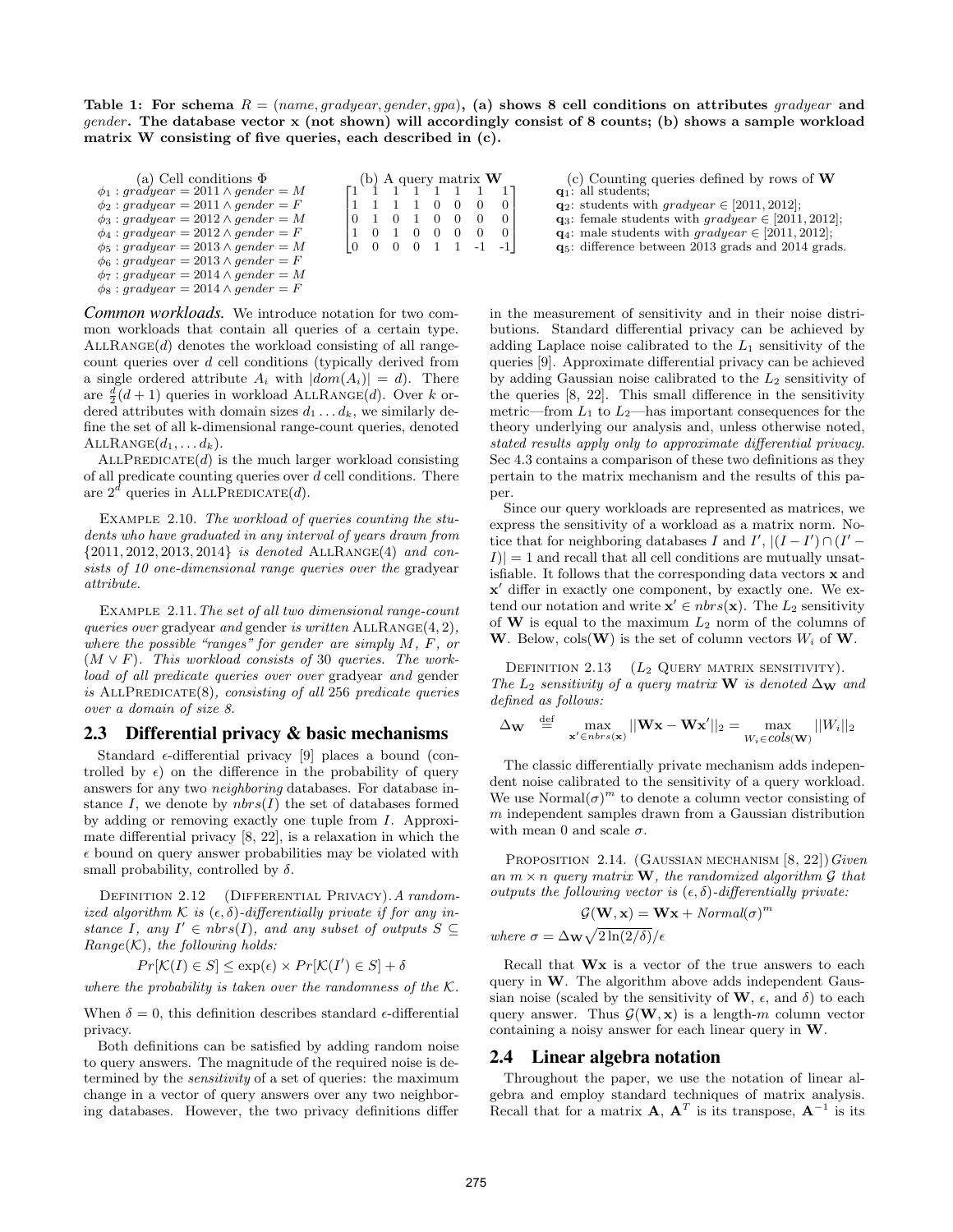inverse, and  $trace(A)$  is the sum of values on the main diagonal. The Frobenius norm of **A** is denoted  $||A||_F$  and defined as the square root of the squared sum of all entries in A, or, equivalently,  $\sqrt{\text{trace}(\mathbf{A}^T\mathbf{A})}$ . We use  $diag(c_1, \ldots c_n)$  to indicate an  $n \times n$  diagonal matrix with scalars  $c_i$  on the diagonal. We use  $\mathbf{0}^{m \times n}$  to indicate a matrix of zeroes with m rows and n columns. An orthogonal matrix  $Q$  is a square matrix whose rows and columns are orthogonal unit vectors, and for which  $\mathbf{Q}^T = \mathbf{Q}^{-1}$ .

We will also rely on the notion of a positive semidefinite matrix. A symmetric square matrix A is called positive semidefinite if for any vector **x**,  $\mathbf{x}^T \mathbf{A} \mathbf{x} \geq 0$ . If **A** is positive semidefinite, denoted  $\mathbf{A} \succeq 0$ , all its diagonal entries are non-negative as well. In particular, for any matrix  $\mathbf{A}, \mathbf{A}^T \mathbf{A}$ is a positive semidefinite matrix.

In addition, we use  $A^+$  to represent the Moore-Penrose pseudoinverse of a matrix A, a generalization of the matrix inverse defined as follows:

Definition 2.15. (Moore-Penrose Pseudoinverse [2]) Given a  $m \times n$  matrix **A**, a matrix **A**<sup>+</sup> is the Moore-Penrose pseudoinverse of  $A$  if it satisfies each of the following:

$$
AA^{+}A = A, \t A^{+}AA^{+} = A^{+},
$$
  

$$
(AA^{+})^{T} = AA^{+}, \t (A^{+}A)^{T} = A^{+}A.
$$

We include some important properties of the Moore-Penrose pseudoinverse in the following theorem.

THEOREM 2.16.  $([2])$  The Moore-Penrose pseudoinverse satisfies the following properties:

- 1. Given any matrix  $\bf{A}$ , there exists a unique matrix that is the Moore-Penrose pseudoinverse of A.
- 2. Given a vector y, we have  $||\mathbf{y}-\mathbf{A}\mathbf{x}||_2 \ge ||\mathbf{y}-\mathbf{A}\mathbf{A}^+\mathbf{y}||_2$ for any vector x.
- 3. For any satisfiable linear system  $BA = W$ ,  $WA^+$  is a solution to the linear system and  $||\mathbf{W}\mathbf{A}^+||_F \leq ||\mathbf{B}||_F$ for any solution B to the linear system.

Throughout the paper, we use the singular value decomposition of a matrix, which is a classic tool of matrix analysis. If **W** is an  $m \times n$  matrix, the singular value decomposition (SVD) of **W** is a factorization of the form  $\mathbf{W} = \mathbf{Q}_{\mathbf{W}} \mathbf{\Lambda}_{\mathbf{W}} \mathbf{P}_{\mathbf{W}}^T$ such that  $\mathbf{Q}_w$  is an  $m \times m$  orthogonal matrix,  $\mathbf{\Lambda}_w$  is a  $m \times n$ diagonal matrix containing the singular values of  $W$  and  $P_W$ is an  $n \times n$  orthogonal matrix. When  $m > n$ , the diagonal matrix  $\Lambda_W$  consists of an  $n \times n$  diagonal submatrix combined with  $\mathbf{0}^{(m-n)\times n}$ . In addition, we also consider the eigenvalue decomposition of matrix  $W<sup>T</sup>W$  and the square root of  $W<sup>T</sup>W$ . The eigenvalue decomposition of  $W<sup>T</sup>W$  has the form  $\mathbf{W}^T \mathbf{W} = \mathbf{P}_{\mathbf{W}} \mathbf{D}_{\mathbf{W}} \mathbf{P}_{\mathbf{W}}^T$ , where  $\mathbf{P}_{\mathbf{W}}$  is the same matrix as the singular value decomposition of **W** and  $\mathbf{D}'_{\mathbf{W}}$  is an  $n \times n$ diagonal matrix such that  $\mathbf{D_W} = \Lambda_W^T \Lambda_W$ . The square root diagonal matrix such that  $\mathbf{D_W} = \Lambda_W^T \Lambda_W$ . The square root<br>of  $\mathbf{W}^T \mathbf{W}$ , denoted as  $\sqrt{\mathbf{W}^T \mathbf{W}}$ , is a matrix  $\mathbf{W}'$  such that  $(\mathbf{W}')^2 = \mathbf{W}^T \mathbf{W}$ , which can also be represented as the singular values and singular vectors of  $\mathbf{W}$ :  $\mathbf{W}' = \mathbf{P}_{\mathbf{W}} \Lambda_{\mathbf{W}} \mathbf{P}_{\mathbf{W}}^T$ .

## 3. THE  $(\epsilon, \delta)$ -MATRIX MECHANISM

In this section we define the class of algorithms that can be constructed using the matrix mechanism, we define optimal error of a workload with respect to this class, and we develop notions of workload equivalence and containment consistent with our error measures.

## 3.1 The extended matrix mechanism

The matrix mechanism [18] has a form similar to the Gaussian mechanism in Prop. 2.14, but adds a more complex noise vector. It uses a different set of queries (the strategy matrix A) to construct this vector. The intuitive justification for this mechanism is that it is equivalent to the following threestep process: (1) the queries in the strategy are submitted to the Gaussian mechanism; (2) an estimate  $\hat{\mathbf{x}}$  for  $\mathbf{x}$  is derived by computing the  $\hat{x}$  that minimizes the squared sum of errors (this step consists of standard linear regression and requires that **A** be full rank to ensure a unique solution); (3) noisy answers to the workload queries are then computed as  $W\hat{x}$ .

We present an extended version of the matrix mechanism which relaxes the requirement that **A** be full rank. Instead it is sufficient that all queries in W can be represented as linear combinations of queries in  $A$ . Then estimating  $\hat{x}$  is not necessary, and step (2) and (3) can be combined.

PROPOSITION 3.1. (EXTENDED  $(\epsilon, \delta)$ -MATRIX MECHANISM) Given an  $m \times n$  query matrix **W**, and a  $p \times n$  strategy matrix **A** such that  $WA^+A = W$ , the following randomized algorithm  $\mathcal{M}_{\mathbf{A}}$  is  $(\epsilon, \delta)$ -differentially private:

$$
\mathcal{M}_{\mathbf{A}}(\mathbf{W}, \mathbf{x}) = \mathbf{W}\mathbf{x} + \mathbf{W}\mathbf{A}^{+} \text{Normal}(\sigma)^{m}.
$$
  
where  $\sigma = \Delta_{\mathbf{A}} \sqrt{2 \ln(2/\delta)}/\epsilon$ .

Here condition  $WA^{+}A = W$  guarantees that the queries in A can represent all queries in W. When A has full rank,  $A^+ = (A^T A)^{-1} A^T$ , which coincides with the original definition [18].

Like the Gaussian mechanism, the matrix mechanism computes the true answer vector Wx and adds noise to each component. But a key difference is that the scale of the Gaussian noise is calibrated to the sensitivity of the strategy matrix  $\mathbf{A}$ , not that of the workload. In addition, the noise added to the list of query answers is no longer independent, because the vector of independent Gaussian samples is transformed by the matrix  $WA^+$ .

The matrix mechanism can reduce error, particularly for large or complex workloads, by avoiding redundancy in the set of desired workload queries. Intuitively, some workloads consist of queries that ask the same (or similar) questions of the database multiple times, which incurs a significant cost to the privacy budget under the Gaussian mechanism. By choosing the right strategy matrix for a workload, it is possible to remove the redundancy from the queries submitted to the privacy mechanism and derive more accurate answers to the workload queries.

Fundamental to the performance of the matrix mechanism, is the choice of the strategy matrix which instantiates it. One naive approach is to minimize sensitivity. The full rank strategy matrix with least sensitivity is the identity matrix, I, which has sensitivity 1. With  $A = I$ , the matrix mechanism privately computes the individual counts in x and then uses them to estimate any desired workload query. At the other extreme, the workload itself can be used as the strategy, setting  $A = W$ . In this case, there is no benefit in sensitivity over the Gaussian mechanism<sup>1</sup>.

For many workloads, neither of these basic strategies offer optimal error. Recent research has shown that for specific

<sup>&</sup>lt;sup>1</sup>Although there is no benefit in sensitivity when  $A = W$ , the matrix mechanism still has lower error than the Gaussian mechanism for some workloads by combining related query answers into a more accurate consistent result.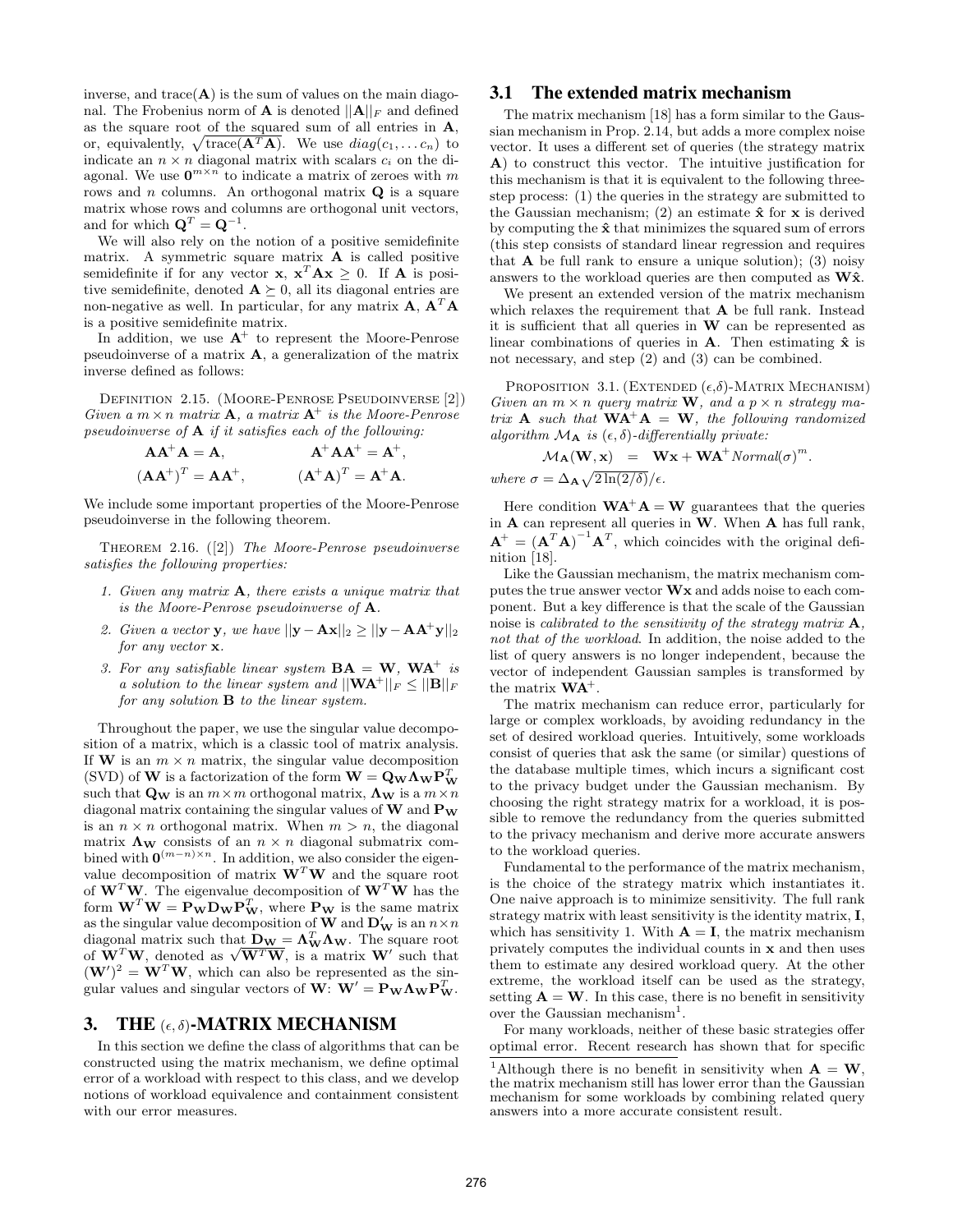workloads, there exist strategies that can offer much better error rates. For example, if  $W = \text{ALLRange}(n)$ , two strategies were recently proposed. A hierarchical strategy [16] includes the total sum over the whole domain, the count of each half of the domain, and so on, terminating with counts of individual elements of the domain. The wavelet strategy [27] consists of the matrix describing the Haar wavelet transformation. Informally, both strategies achieve low error because they each have low sensitivity,  $O(\log n)$ , and every range query can be expressed as a linear combination of just a few strategy queries.<sup>2</sup> Although both of these strategy matrices offer significant improvements in error for range query workloads, neither is optimal. We will use our lower bound to evaluate the quality of these proposed strategies in Sec 4. Other recently-proposed techniques can be seen as attempts to compute approximately optimal strategy matrices adapted to the input workload [1, 6, 19, 30, 29].

## 3.2 Measuring & minimizing error

We measure the error of individual query answers using mean squared error. For a workload of queries, the error is defined as the total of individual query errors.

DEFINITION 3.2 (QUERY AND WORKLOAD ERROR [18]). Let  $\hat{\mathbf{w}}$  be the estimate for query  $\mathbf{w}$  under the matrix mechanism using query strategy **A**. That is,  $\hat{\mathbf{w}} = \mathcal{M}_{\mathbf{A}}(\mathbf{w}, \mathbf{x})$ . The mean squared error of the estimate for w using strategy A is:

$$
\text{ERROR}_{\mathbf{A}}(\mathbf{w}) \stackrel{\text{def}}{=} \mathbb{E}[(\mathbf{w}\mathbf{x} - \mathbf{\hat{w}})^2].
$$

Given a workload  $W$ , the total mean squared error of answering **W** using strategy **A** is:  $\text{ERROR}_{\mathbf{A}}(\mathbf{W}) =$  $\sum_{\mathbf{w}_i \in \mathbf{W}} \text{ERROR}_{\mathbf{A}}(\mathbf{w}_i).$ 

The query answers returned by the matrix mechanism are linear combinations of noisy strategy query answers to which independent Gaussian noise has been added. Thus, as the following proposition shows (extending the corresponding proposition from [18]), we can directly compute the error for any linear query w or workload of queries W:

PROPOSITION 3.3 (TOTAL ERROR). Given a workload **W**, the total error of answering **W** using the extended  $(\epsilon, \delta)$ matrix mechanism with query strategy  $\bf{A}$  is:

$$
\text{ERROR}_{\mathbf{A}}(\mathbf{W}) = P(\epsilon, \delta) \Delta_{\mathbf{A}}^2 ||\mathbf{W} \mathbf{A}^+||_F^2 \tag{1}
$$
  
where  $P(\epsilon, \delta) = \frac{2 \log(2/\delta)}{\epsilon^2}$ .

We call a mechanism data-independent if its error for workload W is independent of the data vector x. Proposition 3.3 shows that the matrix mechanism is data-independent.

The optimal strategy for a workload  $W$  is defined to be the one that minimizes total error (the same measure used in [18]).

DEFINITION 3.4 (MINIMUM TOTAL ERROR [18]). Given a workload W, the minimum total error is:

$$
MINERROR(\mathbf{W}) = \min_{\mathbf{A}: \mathbf{W}\mathbf{A}^+\mathbf{A}=\mathbf{W}} ERROR_{\mathbf{A}}(\mathbf{W}).
$$
 (2)

Our work investigates the error complexity of workloads as it is represented by  $MINEROR(W)$ . This reflects the hardness of the workload assuming we use an algorithm that is an

instance of the matrix mechanism and that a total squared error measure is used. Understanding error for this class of mechanisms is a first step towards more general lower bounds and helps to assess the quality of a number of previouslyproposed algorithms included in this class [18, 27, 1, 6, 19, 30, 29].

The strategy matrix that minimizes total error can be computed using a semi-definite program (SDP) [18]. However, finding the solutions of the program with standard SDP solvers takes  $O(n^8)$  time, where *n* is the number of cell conditions, making it infeasible for realistic applications. Efficient approximation algorithms for this problem have been investigated recently [19, 30]. Yet, approximate—or even exact—solutions to this problem do not provide much general insight into the main goal of this paper: to understand the properties of workloads that determine the magnitude of  $MINEROR(\mathbf{W})$ . The bound we will present in Sec. 4 is important because it closely approximates  $MINERROR(\mathbf{W})$ , it is easily computable, and it reveals the connection between minimum error and spectral properties.

Nevertheless, our results do not preclude the existence of different mechanisms capable of answering a workload W with lower error. In particular, our error analysis does not include data-dependent algorithms [26, 14, 24, 5]. The error rates for these mechanisms no longer reflect properties of the workload alone, but instead some combination of the workload and properties of the input data, and call for a substantially different analysis. In our case, x (i.e., the vector of cell counts corresponding to the database) does not appear in (1) above. This means that our minimum error strategy depends on the workload alone, independent of a particular database instance.

#### 3.3 Equivalence & containment for workloads

Next we develop a notion of equivalence and containment of workloads with respect to error. We will verify that the error bounds presented in the next section satisfy these relationships in most cases.

The special form of the expression for total error in Prop. 3.3 means that there are many workloads that are equivalent from the standpoint of error. For two workloads  $W_1$  and  $\mathbf{W}_2$ , if  $\mathbf{W}_1^T \mathbf{W}_1 = \mathbf{W}_2^T \mathbf{W}_2$ , then any strategy **A** that can represent the queries of  $W_1$  can also represent the queries of  $\mathbf{W}_2$ , and vice versa. In addition,  $\mathbf{W}_1^T \mathbf{W}_1 = \mathbf{W}_2^T \mathbf{W}_2$  implies  $||\mathbf{W}_1\mathbf{A}^+||_F^2 = ||\mathbf{W}_2\mathbf{A}^+||_F^2$  for any strategy **A**. We therefore define the following notion of equivalence of two workloads:

DEFINITION 3.5 (WORKLOAD EQUIVALENCE).  $An\ m_1\times$  $n_1$  workload  $\mathbf{W}_1$  and an  $m_2 \times n$  workload  $\mathbf{W}_2$  are equivalent, denoted  $\mathbf{W}_1 \equiv \mathbf{W}_2$ , if  $\mathbf{W}_1^T \mathbf{W}_1 = \mathbf{W}_2^T \mathbf{W}_2$ .

The following conditions on pairs of workloads imply that they have equivalent minimum error:

PROPOSITION 3.6 (EQUIVALENCE CONDITIONS). Given an  $m_1 \times n_1$  workload  $\mathbf{W}_1$  and an  $m_2 \times n_2$  workload  $\mathbf{W}_2$ , each of the following conditions implies that  $MinEROR(\mathbf{W}_1) =$  $MINERROR(\mathbf{W}_2)$ :

(i)  $\mathbf{W}_1 \equiv \mathbf{W}_2$ 

- (ii)  $W_1 = QW_2$  for some orthogonal matrix Q.
- (iii)  $\mathbf{W}_2$  results from permuting the rows of  $\mathbf{W}_1$ .
- (iv)  $\mathbf{W}_2$  results from permuting the columns of  $\mathbf{W}_1$ .

 $2$ <sup>2</sup>The approaches in [16, 27] were originally proposed in the context of  $\epsilon$ -differential privacy, but their behavior is similar under  $(\epsilon, \delta)$ -differential privacy.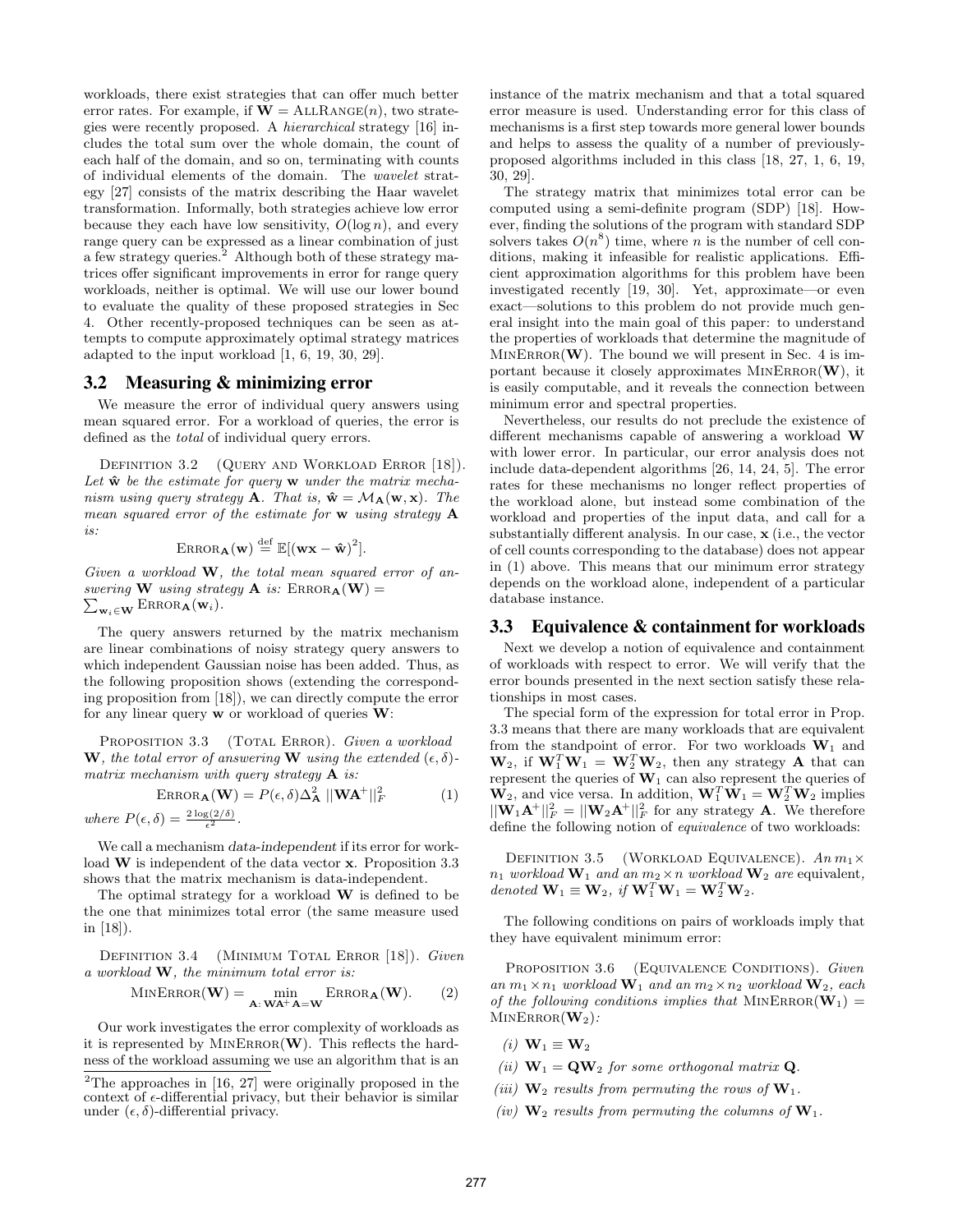(v)  $\mathbf{W}_2$  results from the column projection of  $\mathbf{W}_1$  on all of its nonzero columns.

It follows from this proposition that MinError is row and column representation independent, and behaves well under the projection of extraneous columns.

Defining a notion of containment for workload matrices is more complex than simple inclusion of rows. Even if the rows of  $W_1$  are not present in  $W_2$ , it could be that  $W_1$  is in fact contained in  $W_2$  when expressed using an alternate basis. The following definition considers this possibility:

DEFINITION 3.7 (WORKLOAD CONTAINMENT).  $An\ m_1\times$ n workload  $\mathbf{W}_1$  is contained in an  $m_2 \times n$  workload  $\mathbf{W}_2$ , denoted  $\mathbf{W}_1 \subseteq \mathbf{W}_2$ , if there exists a  $\mathbf{W}_2' \equiv \mathbf{W}_2$  and the rows of  $\mathbf{W}_1$  are contained in  $\mathbf{W}_2'$ .

The following proposition shows two conditions which imply inequality of error among workloads:

PROPOSITION 3.8 (ERROR INEQUALITY). Given an  $m_1 \times$  $n_1$  workload  $\mathbf{W}_1$  and an  $m_2 \times n_2$  workload  $\mathbf{W}_2$ , each of the following conditions implies that

 $MINERROR(W_1) \leq MINERROR(W_2)$ :

(i)  $\mathbf{W}_1 \subseteq \mathbf{W}_2$ 

(ii)  $\mathbf{W}_1$  is a column projection of  $\mathbf{W}_2$ .

## 4. THE SINGULAR VALUE BOUND

In this section we state and prove our main result: a lower bound on  $MINEROR(W)$ , the optimal error of a workload W under the extended  $(\epsilon, \delta)$ -matrix mechanism. The bound shows that the hardness of a workload is a function of its eigenvalues. We describe the measure and its properties in Section 4.1 and prove that it is a lower bound in Section 4.2. In Section 4.3 we briefly discuss the challenge of adapting this bound to  $\epsilon$ -differential privacy.

#### 4.1 The Singular Value Bound

We first present the simplest form of our bound, which is based on computing the square of the sum of eigenvalues of the workload matrix:

DEFINITION 4.1 (SINGULAR VALUE BOUND). Given an  $m \times n$  workload **W**, its singular value bound, denoted SVDB(**W**), is:

$$
SVDB(\mathbf{W}) = \frac{1}{n}(\lambda_1 + \ldots + \lambda_n)^2
$$

,

where  $\lambda_1, \ldots, \lambda_n$  are the singular values of **W**.

The following theorem guarantees that the singular value bound is a valid lower bound to the minimal error of a workload. The proof is presented in detail in Sec. 4.2.

THEOREM 4.2. Given an 
$$
m \times n
$$
 workload **W**,  
\nMINEROR(**W**)  $\geq P(\epsilon, \delta)$ SVDB(**W**),  
\nwhere  $P(\epsilon, \delta) = \frac{2 \log(2/\delta)}{\epsilon^2}$ .

In the rest of paper, we refer to  $SVD$  as the "SVD bound". For any workload  $W$ , the SVD bound is determined by  $W<sup>T</sup>W$  and can be computed directly from it (which can be more efficient):

PROPOSITION 4.3. Given  $n \times n$  matrix  $\mathbf{W}^T \mathbf{W}$ .

$$
\text{svdb}(\mathbf{W}) = \frac{1}{n} \left( \sum_{i=1}^{n} \sqrt{d_i} \right)^2.
$$

where  $d_1, \ldots, d_n$  are the eigenvalues of  $\mathbf{W}^T \mathbf{W}$ .

The SVD bound satisfies equivalence properties analogous to (i), (ii), (iii), and (iv) in Prop. 3.6 and inequality (i) in Prop. 3.8. However, it does not satisfy properties related to column projection, as shown in the following counterexample.

EXAMPLE 4.4. Consider a  $2 \times n$  workload W consisting of queries  $[1, 0, \ldots, 0]$  and  $[t, t, \ldots, t]$ . Let  $\mu$  be the column projection w.r.t. the first cell condition of W. When  $n > 8$ and  $t < 1/8$ , SVDB(**W**)  $<$  SVDB( $\mu$ **W**)).

According to Prop 3.8, column projections reduce the minimum error. Therefore, the SVD bound on any column projection of W also constitutes a lower bound for the minimum error of W. Because of this we extend the simple SVD bound in the following way. Recall that  $\mathcal{U}_n$  is the set of all column projections.

DEFINITION 4.5. Given an  $m \times n$  workload W and  $U \subseteq$  $\mathcal{U}_n$ . The singular value bound of **W** w.r.t. U, denoted by  $SVDB_U$  (W) is defined as

$$
\mathrm{SVDB}_{U}(\mathbf{W}) = \max_{\mu \in U} \mathrm{SVDB}(\mu(\mathbf{W})).
$$

In particular, if  $U = U_n$ , we call this bound the supreme singular value bound, denoted  $\overline{\text{svp}}(\mathbf{W})$ .

According to Prop. 3.8 and Thm. 4.2, for any  $U \subseteq \mathcal{U}_n$ ,  $SVDB_U$  (W) provides a lower bound on MINERROR(W).

COROLLARY 4.6. Given an  $m \times n$  workload W, and for any  $U \subseteq \mathcal{U}_n$ 

$$
\mathrm{MINERROR}(\mathbf{W}) \ge \max_{\mu \in U} \mathrm{MINERROR}(\mu(\mathbf{W}))
$$

$$
\geq P(\epsilon,\delta) \text{svdb}_U(\mathbf{W}),
$$

where  $P(\epsilon, \delta) = \frac{2 \log(2/\delta)}{\epsilon^2}$ .

The supreme SVD bound satisfies all of the error equivalence and containment properties, analogous to those of Prop. 3.6 and Prop. 3.8, as stated below:

THEOREM 4.7. Given an  $m_1 \times n_1$  workload  $\mathbf{W}_1$  and an  $m_2 \times n_2$  workload  $\mathbf{W}_2$ , the following conditions imply that  $\overline{\text{svDB}}(\mathbf{W}_1) = \overline{\text{svDB}}(\mathbf{W}_2)$ :

- (i)  $\mathbf{W}_1 \equiv \mathbf{W}_2$
- (ii)  $W_1 = QW_2$  for some orthogonal matrix Q.
- (iii)  $W_2$  results from permuting the rows of  $W_1$ .
- (iv)  $\mathbf{W}_2$  results from permuting the columns of  $\mathbf{W}_1$ .
- (v)  $\mathbf{W}_2$  results from column projection of  $\mathbf{W}_1$  on all of its nonzero columns.

THEOREM 4.8. Given an  $m_1 \times n_1$  workload  $W_1$  and an  $m_2 \times n_2$  workload  $\mathbf{W}_2$ , the following conditions imply that  $\overline{\text{svDB}}(\mathbf{W}_1) \leq \overline{\text{svDB}}(\mathbf{W}_2)$ :

- (i)  $\mathbf{W}_1 \subseteq \mathbf{W}_2$
- (ii)  $\mathbf{W}_1$  is a column projection of  $\mathbf{W}_2$ .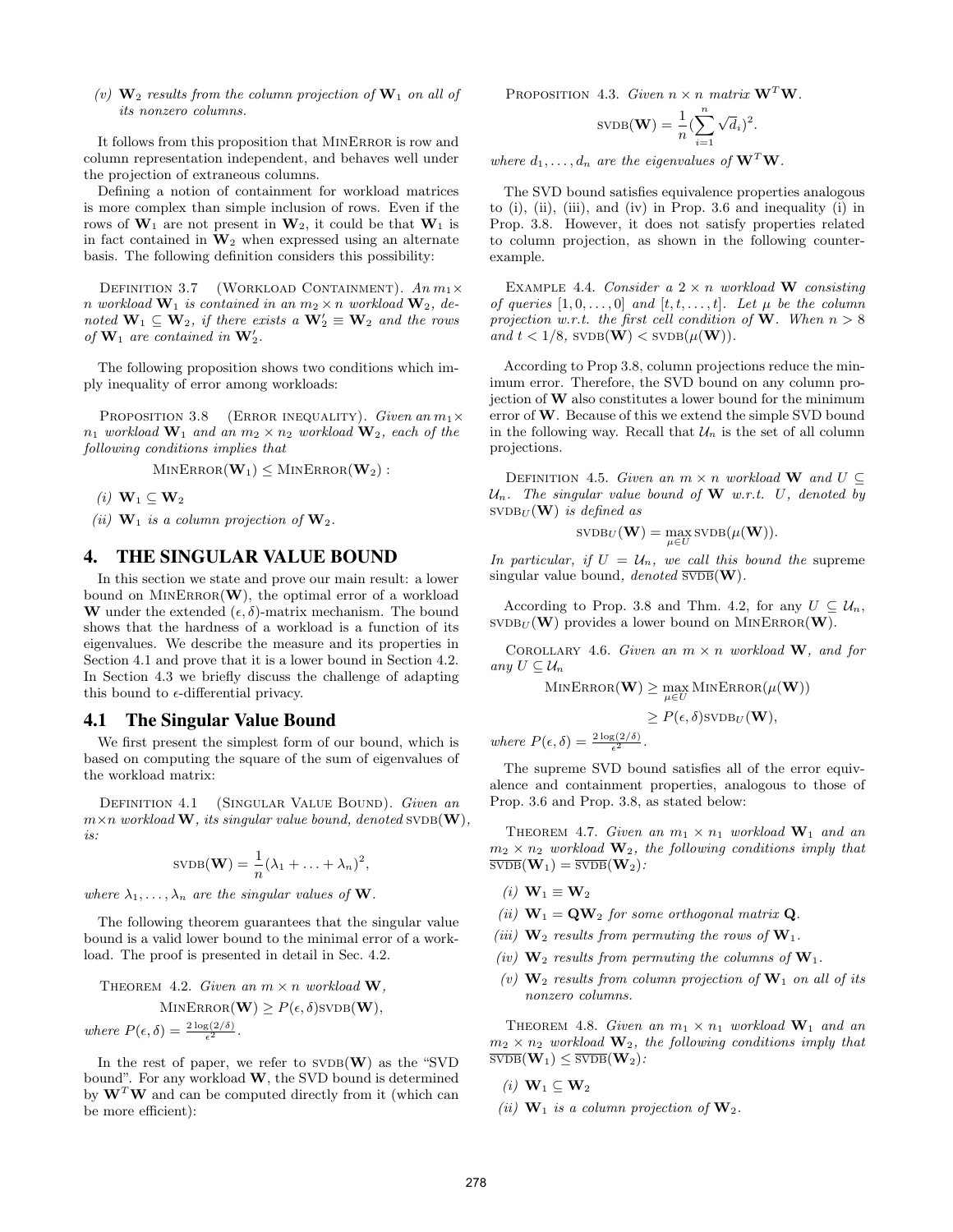While Theorems 4.7 and 4.8 show that  $\overline{\text{SVDB}}(\mathbf{W})$  matches all the properties of  $MINEROR(\mathbf{W})$ , we often wish to avoid considering all possible column projections as required in the computation of  $\overline{\text{SVDB}}(\mathbf{W})$ . In many cases, using  $\text{SVDB}(\mathbf{W})$ as our lower bound provides good results. In other cases, we can choose an appropriate set of column projections to get a good approximation to the supreme SVD bound. We provide empirical evidence for this in the following example, along with an application of our bound to range and predicate workloads which have been studied in prior work. The bound allows us to evaluate, for the first time, how well existing solutions approximate the minimum achievable error under  $(\epsilon, \delta)$ -differential privacy.

Example 4.9. In Table 2 we consider three workloads, each consisting of all multi-dimensional range queries for a different dimension set, along with a workload of all predicate queries. We report SVDB(W) and its ratio with  $SVDB_U(W)$ where U contains projections onto all possible ranges over the domain, showing that they are virtually indistinguishable.

We also compute the actual error introduced by several well-known strategies: the identity strategy, the hierarchical strategy [16], and the wavelet strategy [27], as well as a strategy generated by the Eigen-design mechanism [19]. These results reveal the quality of these approaches by their ratio to  $SVDB(W)$ . For example, from the table we can conclude that the Eigen-design mechanism and wavelet strategies have error at most 1.5 to 3 times the optimal for range workloads, but perform worse on the predicate queries. The identity strategy is far from optimal on low dimensional range queries, but better on high dimensional range queries and predicate queries.

#### 4.2 Proof of the SVD bound

We now describe the proof of Theorem 4.2. The key to the proof is an important property of the optimal strategy for the  $(\epsilon, \delta)$  matrix mechanism. As shown in Lemma 4.10, among the optimal strategies for a workload W, there is always a strategy  $A$  that has the same sensitivity for every cell condition (i.e. in every column). We use  $\mathcal{A}_{\mathbf{W}}$  to denote the set that contains all strategies that satisfy  $WA^{+}A = W$ and have the same sensitivity for every cell condition.

Recall that the sensitivity of strategy  $A$  (Def. 2.13) is the maximum  $L_2$  column norm of **A**. The square of the sensitivity is also equal to the maximum diagonal entry of  $A<sup>T</sup>A$ . By using Lemma 4.10, the sensitivity of A can instead be computed in terms of the trace of the matrix  $A<sup>T</sup>A$  and minimizing the error of  $W$  with this alternative expression of the sensitivity leads to the SVD bounds. Ultimately, to achieve the SVD bounds, a strategy A must simultaneously (i) minimize the error of  $W$  with the sensitivity computed in terms of the trace( $\mathbf{A}^T \mathbf{A}$ ), and (ii) have  $\mathbf{A} \in \mathcal{A}_{\mathbf{W}}$ . Such a strategy may not exist for every possible W and therefore the SVD bounds only serve as lower bounds to the minimal error of W.

LEMMA 4.10. Given a workload  $W$ , there exists a strategy  $A \in A_{\mathbf{W}}$  such that  $\text{ERROR}_{\mathbf{A}}(\mathbf{W}) = \text{MINERROR}(\mathbf{W}).$ 

LEMMA 4.11. Let  $D$  be a diagonal matrix with non-negative diagonal entries and  $P$  be an orthogonal matrix whose column equals to  $\mathbf{p}_1, \mathbf{p}_2, \ldots, \mathbf{p}_n$ .

$$
trace(\mathbf{D}) \leq \sum_{i=1}^{n} ||\mathbf{D}\mathbf{p}_i||_2.
$$

Theorem 4.2 can hence be proved using the lemmas above.

PROOF. For a given workload  $W$ , according to Lemma 4.10, it has an optimal strategy matrix  $A \in \mathcal{A}_{W}$ , whose sensitivity can then be computed as  $\Delta_{\mathbf{A}}^2 = \frac{1}{n} ||\mathbf{A}||_F^2$ .

Let  $\mathbf{W} = \mathbf{Q}_{\mathbf{W}} \mathbf{\Lambda}_{\mathbf{W}} \mathbf{P}_{\mathbf{W}}$  and  $\mathbf{A} = \mathbf{Q}_{\mathbf{A}} \mathbf{\Lambda}_{\mathbf{A}} \mathbf{P}_{\mathbf{A}}$  be the singular decomposition of  $W$  and  $A$ , respectively. We have:

$$
\begin{split}\n&\min_{\mathbf{A}: \mathbf{W} \mathbf{A}^{+} \mathbf{A} = \mathbf{W}} \Delta_{\mathbf{A}}^{2} ||\mathbf{W} \mathbf{A}^{+}||_{F}^{2} \\
&= \min_{\mathbf{A} \in \mathcal{A}_{\mathbf{W}}} \frac{1}{n} ||\mathbf{A}||_{F}^{2} ||\mathbf{W} \mathbf{A}^{+}||_{F}^{2} \\
&= \frac{1}{n} \min_{(\mathbf{\Lambda}_{\mathbf{A}} \mathbf{P}_{\mathbf{A}}) \in \mathcal{A}_{\mathbf{W}}} ||\mathbf{\Lambda}_{\mathbf{A}}||_{F}^{2} ||\mathbf{\Lambda}_{\mathbf{W}} \mathbf{P}_{\mathbf{W}} \mathbf{P}_{\mathbf{A}}^{T} \mathbf{\Lambda}_{\mathbf{A}}^{+}||_{F}^{2} \\
&\geq \frac{1}{n} \min_{\mathbf{\Lambda}_{\mathbf{A}}, \mathbf{P}_{\mathbf{A}}} ||\mathbf{\Lambda}_{\mathbf{A}}||_{F}^{2} ||\mathbf{\Lambda}_{\mathbf{W}} \mathbf{P}_{\mathbf{W}} \mathbf{P}_{\mathbf{A}}^{T} \mathbf{\Lambda}_{\mathbf{A}}^{+}||_{F}^{2} \n\end{split} \tag{3}
$$

$$
\geq \frac{1}{n} \min_{\mathbf{P_A}} \left( \sum_{i=1}^n ||\mathbf{\Lambda_W} \mathbf{p}_i||_2 \right)^2 \tag{4}
$$

$$
\geq \frac{1}{n} \left(\sum_{i=1}^{n} \lambda_i\right)^2,\tag{5}
$$

where  $\mathbf{p}_i$  is the *i*-th column of matrix  $\mathbf{P_W P_A^T}$ , the inequality in (4) is based on the Cauchy-Schwarz inequality and the inequality in (5) comes from Lemma 4.11.

equality in (5) comes from Lemma 4.11.<br>The equal sign in (4) is satisfied if and only if  $\Lambda_A \propto \sqrt{\Lambda_W}$ . Therefore to achieve equality in  $(4)$  and  $(5)$  simultaneously, we need  $\mathbf{A} \propto \mathbf{Q} \sqrt{\mathbf{\Lambda_W}} \mathbf{P_W}$  for any orthogonal matrix  $\mathbf{Q}$ . Moreover, (3) is true if and only if  $\mathbf{A} \in \mathcal{A}_{\mathbf{W}}$ , which may not be satisfied when  $\mathbf{A} \propto \mathbf{Q} \sqrt{\mathbf{\Lambda_W}} \mathbf{P_W}$ , therefore the SVD bound only gives an lower bound to the minimum total error.  $\square$ 

Intuitively, the SVD bound is based on the assumption that the error can be evenly distributed to all the cells, which may not be achievable in all the cases. The supreme SVD bound considers only the case that the error can be evenly distributed to some of the cells and therefore may be tighter than the SVD bound.

## **4.3** Bounding MINERROR(W) Under the  $\epsilon$ -Matrix Mechanism

The SVD bound is defined for the  $(\epsilon, \delta)$ -matrix mechanism, so it is natural to consider extending these results to the  $\epsilon$ -matrix mechanism. Prop. 3.3 can be adopted to the  $\epsilon$ matrix mechanism, which uses Laplace noise, an alternative privacy parameter,  $P(\epsilon) = 1/\epsilon^2$ , and measures the sensitivity of **A** as the largest  $L_1$  norm of the columns of **A**. For any vector, its  $L_1$  norm is always greater than or equal to its  $L_2$  norm. Given a workload **W** and a strategy matrix  $\mathbf{A}$ ,  $P(\epsilon) \Delta_{\bf A}^2 ||{\bf W}{\bf A}^+||_F^2$  provides a lower bound to ERROR $_{\bf A}({\bf W})$ under the  $\epsilon$ -matrix mechanism. Therefore, error under the  $\epsilon$ -matrix mechanism is also bounded below by SVDB(W).

When the number of queries in a workload is no more than the domain size, Bhaskara et al. [3] presented the following lower bound of error for any data-independent  $\epsilon$ -differential privacy mechanism.

THEOREM 4.12 ([3]). Given an  $m \times n$  workload **W** with  $m \leq n$ , let convex body  $\mathbf{K} = \mathbf{W} \mathbf{B}_{1}^{n}$ , where  $\mathbf{B}_{1}^{m}$  is the mdimensional  $L_1$  ball. Let  $\mathbf{P}_1, \ldots, \mathbf{P}_t$  be projection operators to a collection of t mutually orthogonal subspaces of  $\mathbb{R}^m$  of dimension  $m_1, \ldots, m_t$  respectively. Then the error of an-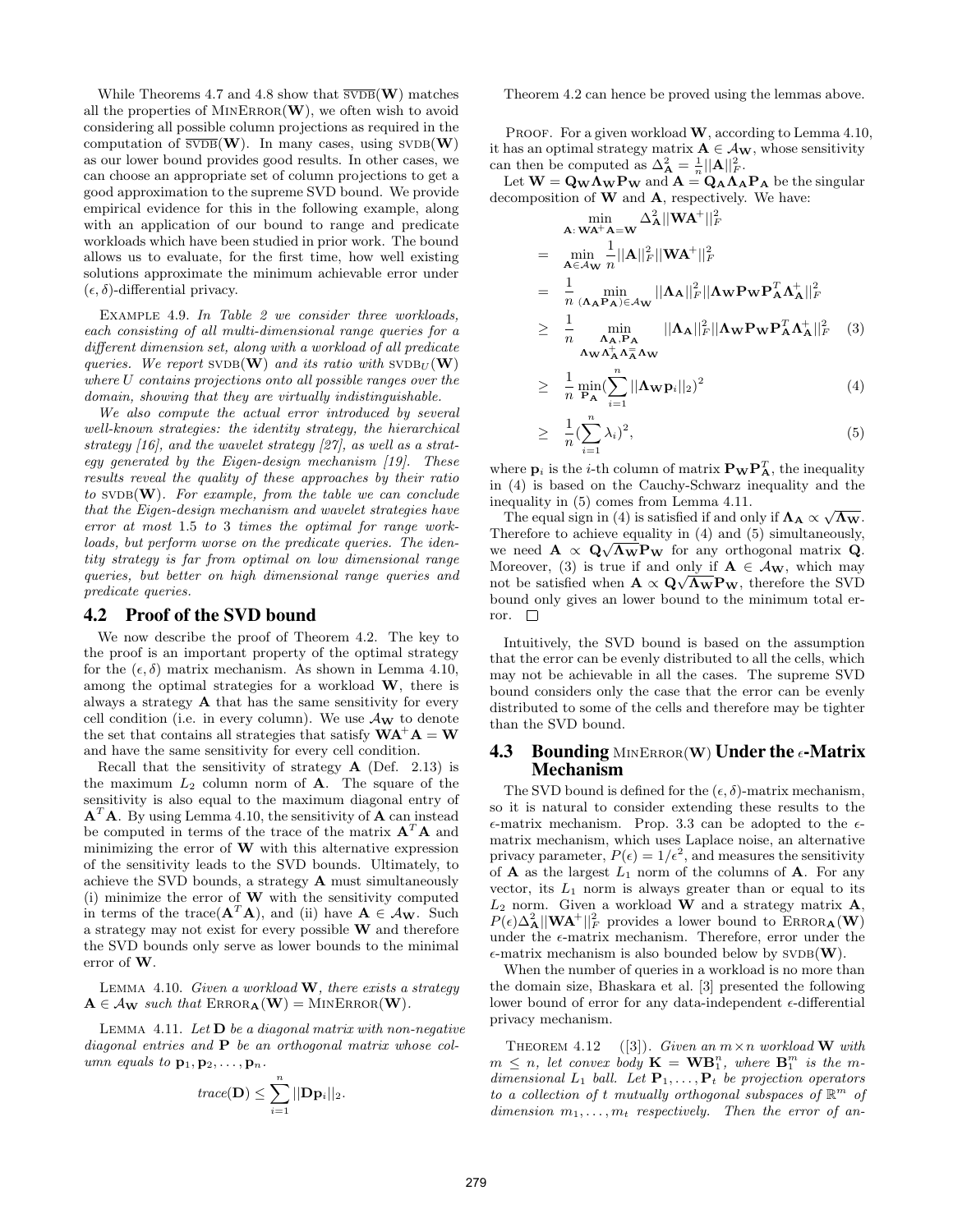| Example Workload, W                      | $SVDB(\mathbf{W})$      | $\text{SVDB}_{II}(\mathbf{W})$ | Error, as ratio to $P(\epsilon, \delta)$ SVDB( <b>W</b> ) |              |         |              |
|------------------------------------------|-------------------------|--------------------------------|-----------------------------------------------------------|--------------|---------|--------------|
|                                          |                         |                                | Identity                                                  | Hierarchical | Wavelet | Eigen Design |
| ALLRANGE(2048)                           | $3.034 \times 10^{7}$   | 1.001                          | 47.25                                                     | 1.776        | 1.545   | $1.028\,$    |
| ALLRANGE(64, 32)                         | $2.261 \times 10^{7}$   | 1.000                          | 12.11                                                     | 2.996        | 1.899   | 1.107        |
| $ALLRANGE(2, 2, 2, 2, 2, 2, 2, 2, 2, 2)$ | $5.242 \times 10^{5}$   | 1.000                          | 2.000                                                     | 2.000        | 2.000   | 1.000        |
| ALLPREDICATE(1024)                       | $4.885 \times 10^{156}$ | 1.000                          | 1.884                                                     | 3.464        | 6.292   | 1.000        |

Table 2: Four example workloads, their singular value bounds, and their error rates under common strategies and strategies proposed in prior work.

swering W under any data-independent  $\epsilon$ -differentially private mechanism must be at least

$$
\Omega\left(\sum_i \frac{m_i^3}{\epsilon^2}\mathit{Vol}_{m_i}(\mathbf{P}_i\mathbf{K})^{2/m_i}\right),
$$

where  $Vol_{m_i}(\mathbf{P}_i \mathbf{K})$  is the volume of the convex body  $\mathbf{P}_i \mathbf{K}$  in  $m_i$  dimensional space.

In particular, when  $P_i$  are the projections to the singular vectors of  $W$ , we can formulate the bound above using singular values of W.

COROLLARY 4.13. Given an  $m \times n$  workload W with  $m \leq$  $n$ , the error of answering  $\bf{W}$  under any data-independent  $\epsilon$ -differentially private mechanism must be at least

$$
\Omega\left(\sum_{i}^{n}\frac{\lambda_i^2}{\epsilon^2}\right),\
$$

where  $\lambda_1, \ldots, \lambda_n$  are singular values of **W**.

When  $m \leq n$ , we can compare the lower bound in Corollary 4.13 with the SVD bound under the  $\epsilon$ -matrix mechanism. It is clear that the bound in Corollary 4.13 is tighter unless all singular values of **W** are equal. When  $m > n$ , the quality of the SVD bound under the  $\epsilon$ -matrix mechanism is not yet known. The discussion on the tightness and looseness of the SVD bound in the next section is based on the  $(\epsilon, \delta)$ matrix mechanism and cannot be extended to the  $\epsilon$ -matrix mechanism directly.

## 5. ANALYSIS OF THE SVD BOUND

In this section, we analyze the accuracy of the SVD bound as an approximation of the minimum error for a workload. We study the sufficient and necessary conditions under which the SVD bound is tight. In addition, we show the minimum error is equal to the bound over a specific class of workloads called variable-agnostic workloads and then generalize the result to the widely-studied class of data cube workloads. For both classes, strategies that achieve the minimum error can be constructed, as a by-product of the proof of the SVD bound.

We then show that the bound may be loose, underestimating the minimal error for some workloads. The worst case of looseness of the SVD bound is presented in Section 5.2, along with a formal estimate of the quality of the bound. We conclude this section with an example demonstrating empirically that error rates close to the lower bound can be achieved for workloads consisting of multi-dimensional range queries.

#### 5.1 The Tightness of the SVD Bound

The circumstances under which the SVD bound is tight arise directly from inspection of the proof presented in Sec. 4.2. In particular, we noted the conditions that make the inequalities in equations  $(3)$ ,  $(4)$  and  $(5)$  actually equal. Those conditions are equivalent to a straightforward property of  $\mathbf{W}^T \mathbf{W}$ :

THEOREM 5.1. Given workload  $W$ , SVDB( $W$ ) is tight if and only if the diagonal entries of  $\sqrt{W^T W}$  are all equal.

There are workloads that satisfy the condition in Thm 5.1. Here we present one such special class of workloads, called variable-agnostic workloads, in which the queries on each cell are fully symmetric and swapping any two cells does not change  $\mathbf{W}^T \mathbf{W}$ .

DEFINITION 5.2 (VARIABLE-AGNOSTIC WORKLOAD). A workload W is variable-agnostic if  $W<sup>T</sup>W$  is unchanged when we swap any two columns of **W**.

For any variable-agnostic workload  $\mathbf{W}, \mathbf{W}^T \mathbf{W}$  has the following special form: for some constants  $a$  and  $b$  such that  $a > b$ , all diagonal entries of  $\mathbf{W}^T \mathbf{W}$  are equal to a and the remaining entries of  $\mathbf{W}^T \mathbf{W}$  are equal to b.

The following theorem shows that any variable-agnostic workload W satisfies the condition in Thm 5.1. Furthermore, we also demonstrate the closed form expression of the SVD bound in case that  $n$  is a power of 2.

THEOREM 5.3. The SVD bound is tight for any variableagnostic workload W. In addition, when  $n = 2<sup>k</sup>$  for any nonnegative integer k,  $SVDB(W) = \frac{1}{n}(\sqrt{a + (n-1)b} + (n-1))$ nonnegative integer  $\kappa$ , SVDB( $\mathbf{W}$ )  $-\frac{1}{n}(\nabla u + (n-1)\theta + (n-1)\theta)$ <br>1) $\sqrt{a-b}$ <sup>2</sup>, where a is the value of diagonal entries of  $\mathbf{W}^T\mathbf{W}$ and b is the value of off-diagonal entries of  $W<sup>T</sup>W$ .

As a concrete example, the workload  $ALLPREDICATE(n)$  is variable-agnostic, and therefore we can construct its optimal strategy and compute the error rate directly.

Corollary 5.4. The SVD bound is tight for the workload ALLPREDICATE(n). In addition, when  $n = 2<sup>k</sup>$  for any nonnegative integer k, SVDB(ALLPREDICATE $(n)$ ) =  $\frac{2^{n-2}}{n}$  $negative$  integer k, SVDB(ALLPREDICATE(n)) =  $\frac{2^{n-2}}{n}(n-1+\sqrt{m-1})$  $\overline{n+1}$ <sup>2</sup>.

For variable-agnostic workloads, using a naive strategy like the identity matrix or the workload itself results in total error equal to na and the ratio by which the error is reduced using the strategy in Thm. 5.3 is approximately  $1 - \frac{b}{a}$ . In the case of ALLPREDICATE $(n)$ , the ratio is at least as low as 0.5, which occurs when  $n$  is very large.

Another family of workloads for which the SVD bound is tight are those consisting of sets of data cube queries. A data cube workload consists of one or more cuboids, each of which contains all aggregation queries on all possible values of the cross-product of a set of attributes. Here we also consider the case that each cuboid can have its own weight, so that higher weighted queries will be estimated more accurately than lower weighted ones.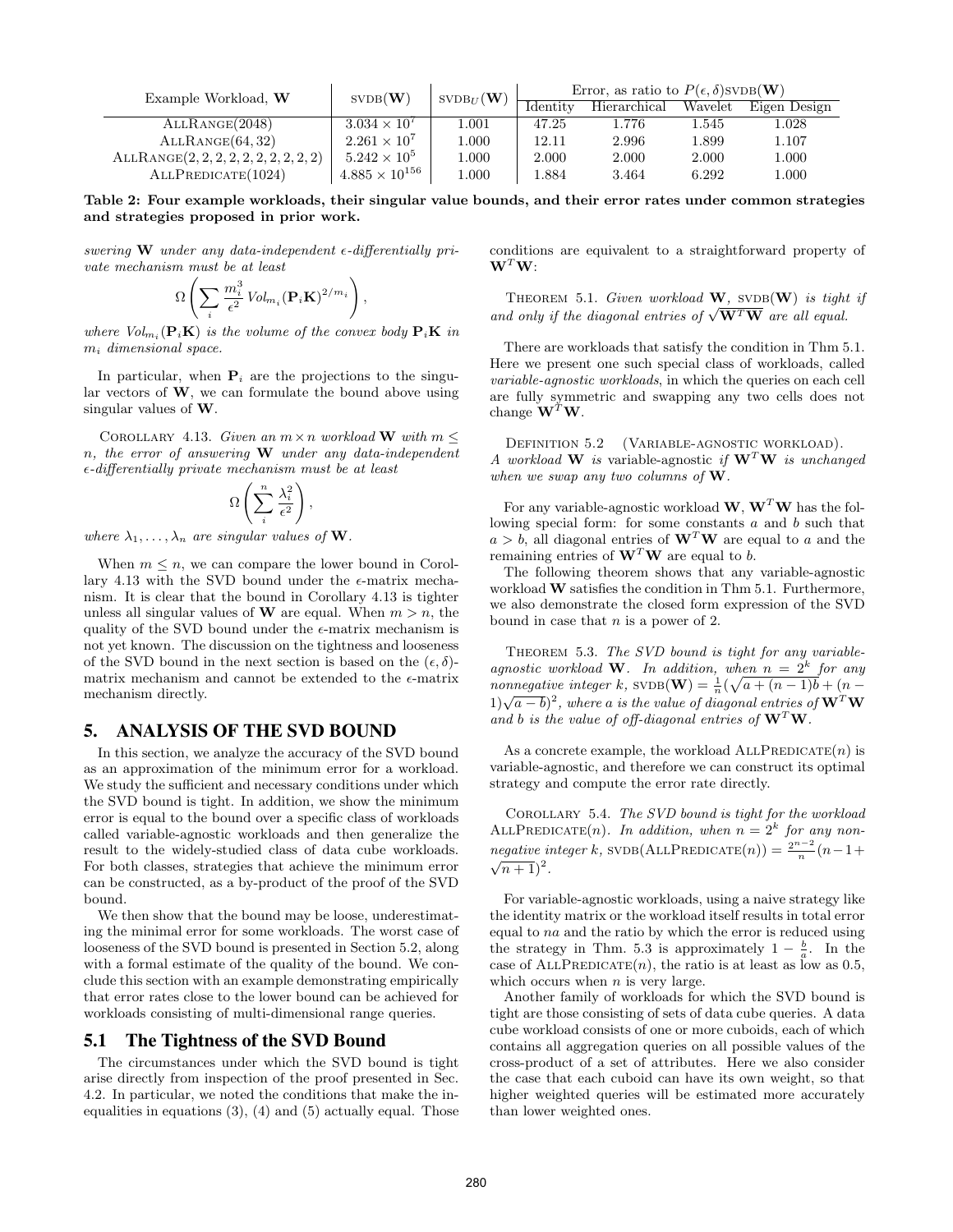THEOREM 5.5. The SVD bound is tight for any weighted data cube workload W.

Data cube workloads (a special case of marginal workloads) have been studied by the differential privacy community in both theory and practice [1, 6, 17]. Barak et al. [1] use the Fourier basis as a strategy for workloads consisting of marginals while Ding et al. [6] proposed an approximation algorithm for data cube workloads. Thm. 5.5 shows that under  $(\epsilon, \delta)$ -differential privacy we can now directly compute the optimal strategy, obviating the need to use an approximation algorithm or blindly relying on the Fourier basis for workloads of this type. The result in [17], however, involves data-dependent techniques and the comparison between [17] to the SVD bound relies on a thorough analysis of the spectral properties of data cube workloads, which is a direction of future work.

## 5.2 The Looseness of the SVD Bound

The SVD bound can also underestimate the minimum error when the workload is highly skewed. For example, the SVD bound does not work well when the sensitivity of one column in the workload is overwhelmingly larger than others. Recall the workload in Example 4.4, when  $t \to 0$ , the SVD bound will underestimate the total error by a factor of n. This is caused by the underestimate of the sensitivity of A considered in equation (3) in the proof of Thm. 4.2.

Since the proof of Thm. 4.2 constructs a concrete strategy, one way to measure the looseness of the SVD bound is to estimate its ratio to the actual error introduced by this strategy. Note that the sensitivity of the strategy is the only part of the SVD bound that is underestimated. The square of the sensitivity is the maximum diagonal entry of matrix  $A^T A$ , rather than the estimate given by trace  $(\mathbf{A}^T \mathbf{A})/n$ . The ratio between the actual sensitivity and the estimated sensitivity bounds the looseness of the SVD bound, as shown by the following theorem.

THEOREM 5.6. Given an  $m \times n$  workload W. Let  $d_0$  be the maximum diagonal entry of  $\sqrt{W^T W}$ .

$$
\text{MINERROR}(\mathbf{W}) \leq \frac{nd_0 P(\epsilon, \delta) \text{SVDB}(\mathbf{W})}{trace(\sqrt{\mathbf{W}^T \mathbf{W}})},
$$

where  $P(\epsilon, \delta) = \frac{2 \log(2/\delta)}{\epsilon^2}$ .

According to Thm. 5.6, the approximate ratio of the SVD bound corresponds to the ratio between  $d_0$ , the largest diagonal entry of  $\sqrt{W^T W}$  and the trace of  $\sqrt{W^T W}$ , which is equal to the sum of all singular values of W. This ratio, although it is upper-bounded by the ratio between the largest singular value of  $W$  and the sum of all singular values of W, is much closer to 1 than the ratio between singular values. As a consequence, the skewness in singular values does not always lead to a bad approximation ratio for the SVD bound. For example, for variable-agnostic workloads, the largest singular value can be arbitrarily larger than the rest of the singular values, while the SVD bound is tight. Instead, the cases where the SVD bound has high approximation ratio, such as the one in Example 4.4, are due to the skewness of singular value of  $W$  and the particular distribution of singular vectors. The supreme SVD bound can help us to avoid some of these worst cases, but there is no guarantee of the quality of the bound with more sophisticated cases.

Nevertheless, for many common workloads, empirical evidence suggests that the SVD bound is quite close to the minimal error. The following example provides a comparison between the SVD bound and achievable error for a few common workloads.

Example 5.7. Returning to Table 2, we observe empirical evidence that for range and predicate workloads, there are strategies that come quite close to the SVD bound. The last column of Table 2 lists the error for the Eigen-design mechanism [19], which attempts to find approximately optimal strategies for any given workload by computing optimal weights for the eigenvectors of the workload. This algorithm is able to find a strategy whose error is within a factor of  $1.028$  and  $1.107$  of optimal for  $ALLRANGE(2048)$ and ALLRANGE(64, 32), respectively.

# 6. COMPARISON OF MECHANISMS

The matrix mechanism is a data-independent mechanism: the noise distribution (and therefore error) depends only on the workload and not on the particular input data. This makes it possible to process the workload once and apply the mechanism efficiently to any dataset. On the other hand, data-independent mechanisms lack the flexibility to exploit specific properties of individual datasets. In this section, we use the SVD bound to compare the error bounds of the matrix mechanism with error bounds of other mechanisms that are data-dependent.

## 6.1 Asymptotic Estimation of the SVD bound

Before the comparison, we first convert the SVD bound into an error measure that can be directly related to other bounds in the literature. We assume all queries in the workload have sensitivity at most one and estimate the SVD bound as a function of the domain size  $n$  and the number of queries m. Recall that the error in previous sections is defined as the total mean squared error of the queries. We introduce a new measure of error which bounds the maximum absolute error of the workload queries by  $\alpha$  with high probability (controlled by  $\beta$ ).

DEFINITION 6.1  $((\alpha, \beta)$ -ACCURATE [12]). Given a workload W, an algorithm K is  $(\alpha, \beta)$ -accurate if, for any uniformly drawn data vector x, with a probability of at least  $1 - \beta$ ,  $\max_{\mathbf{q} \in \mathbf{W}} |\mathcal{K}(\mathbf{q}, \mathbf{x}) - \mathbf{q}\mathbf{x}| \leq \alpha$ .

Since the SVD bound measures total error (rather than max error), here we modify the  $(\alpha, \beta)$ -accuracy by bounding the root mean squared error of the workload.

DEFINITION 6.2 (RMS- $(\alpha, \beta)$ -ACCURATE). Given a workload W, an algorithm K is  $RMS(\alpha, \beta)$ -accurate if, for any uniformly drawn data vector x, with a probability of at least  $1 - \beta$ ,  $\sqrt{\sum_{\mathbf{q} \in \mathbf{W}} ||\mathcal{K}(\mathbf{q}, \mathbf{x}) - \mathbf{q}\mathbf{x}||^2 / |\mathbf{W}|} \leq \alpha$ .

THEOREM 6.3. Given an  $m \times n$  workload W, if the  $SVDB(W)$  is asymptotically tight, then there exists a strategy under which the matrix mechanism is  $RMS(\alpha, \beta)$ -accurate, where

$$
\alpha = O\left(\frac{\sqrt{\min(m,n)}\sqrt{\log(2/\delta)\log(\sqrt{\pi/2}/\beta)}}{\epsilon}\right).
$$

Recall the discussion in Sec. 5.1 indicates that the SVD bound is tight or almost tight for many common workloads. Thus, it is reasonable to compare the asymptotic estimate of the SVD bound to the error introduced by other mechanisms.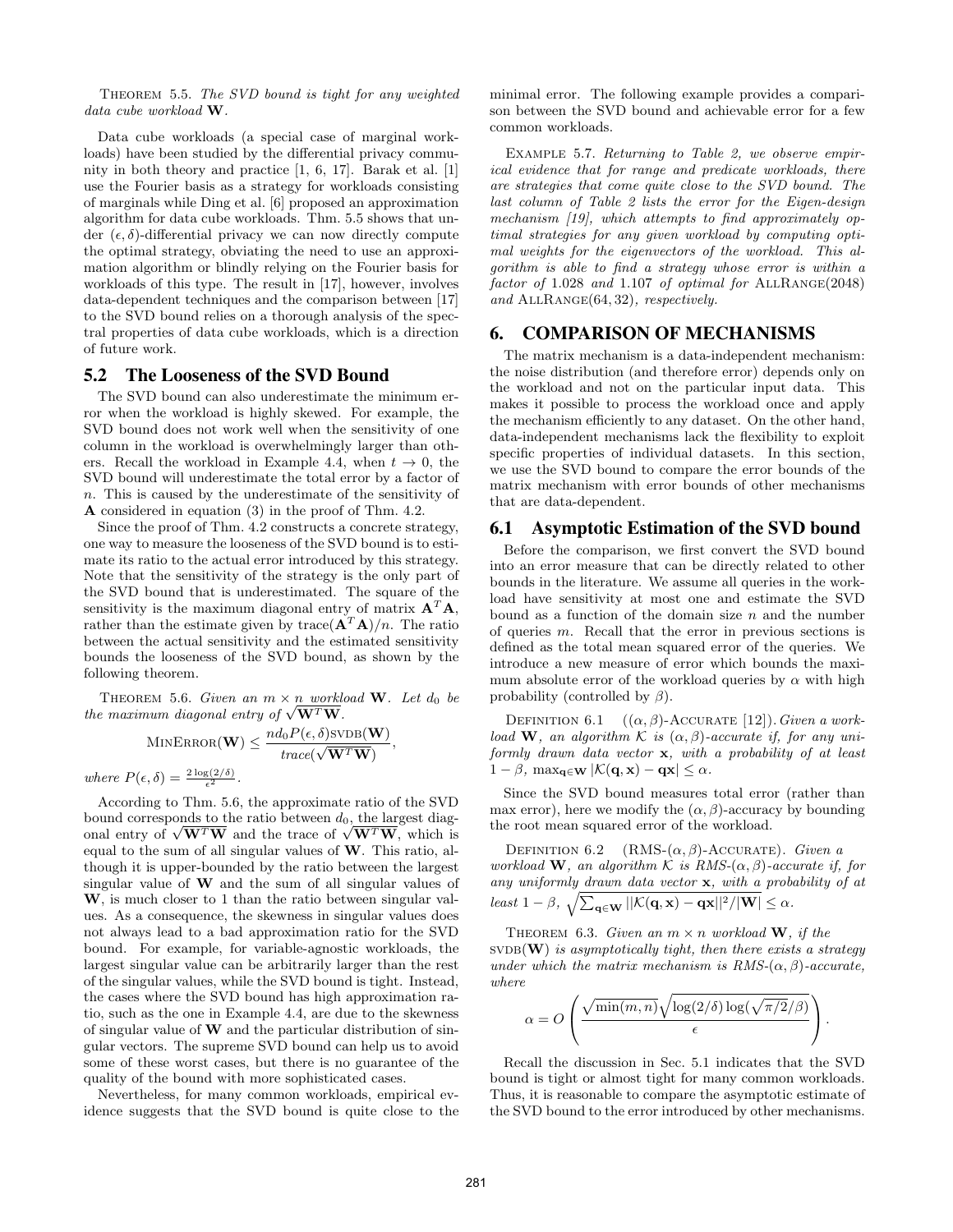| Mechanism |               | $\alpha$                                          |  |  |  |  |
|-----------|---------------|---------------------------------------------------|--|--|--|--|
|           | Median [26]   | $\sqrt{N}(\log n \log m)^{1/4}\sqrt{t(\log m+t)}$ |  |  |  |  |
| 2         | MW [14]       | $\sqrt{N}(\log n)^{1/4}\sqrt{t(\log m+t)}$        |  |  |  |  |
| 3         | $IDC$ [12]    | $(nN)^{1/4}\sqrt{t(\log m+t)}$                    |  |  |  |  |
| 4         | Boosting [11] | $\sqrt{N \log n} \cdot t^{3/2} \log^{3/2} m$      |  |  |  |  |
| 5         | <b>SVDB</b>   | $\sqrt{\min(m,n)}\cdot t$                         |  |  |  |  |

Table 3: For  $t > 2$ , bounds on the  $\alpha$  required to achieve  $(\epsilon, \exp(-t))$ -differential privacy and accuracy measures of:  $(\alpha, \exp(-t))$ -accuracy (mechanisms 1-4); RMS- $(\alpha, \exp(-t))$ -accuracy (mechanism 5).

#### 6.2 Comparison of Error Bounds

Here we compare our SVD bound with other error bounds from data-dependent mechanisms. We include four competitors each representing fundamentally different mechanisms. The median mechanism [26] discards candidate data vectors that are inconsistent with historical query answers. The multiplicative weights mechanism (MW) [14] and the iterative database construction method (IDC) [12] repeatedly update an estimated data vector according to query answers. The boosting method [11] maintains a distribution of queries according to the quality of their answers and repeatedly samples queries from the distribution so as to improve their answers. The  $(\alpha, \beta)$ -accuracy under  $(\epsilon, \delta)$ -differential privacy for the median and the multiplicative weight mechanism follows the result in [12].

Table 3 summarizes error bounds of different data dependent approaches. In particular, the comparison is over  $(\epsilon, \exp(-t))$ -differential privacy and  $(\alpha, \exp(-t))$ -accuracy. The workload  $\bf{W}$  we considered contains m queries with sensitivity no larger than 1. The database is of size  $N$ , which means the sum of all  $x_i$ 's in the data vector is N.

Observing the values of  $\alpha$  in Table 3, the matrix mechanism has a greater dependence on  $\epsilon$  compared with the median, the multiplicative weights and the iterative database construction methods. In addition, since the matrix mechanism is data-independent, it cannot take advantage of the input dataset so that it always assumes  $n = N$ . However, when N is sufficiently large  $(\Theta(n))$  and  $m = O(n)$ , the SVD bound is smaller than the error of the Boosting method and can outperform other competitors when  $m = \Omega(\exp(t/\epsilon)).$ 

## 6.3 Data-dependency & the matrix mechanism

Although the techniques of the matrix mechanism are dataindependent, they can be deployed in a data-dependent way, blurring the distinction between mechanism types. The differentially private domain compression technique [21] may be applied to reduce the domain size n to  $\Theta(N)$  with an additional  $O(\log n)$  noise, which suggests a method for improving the error dependency of the matrix mechanism on  $n$ .

Further, the optimal strategy matrix used in the matrix mechanism represents the fundamental building blocks of the workload and the matrix mechanism reduces error by using the strategy queries as differentially private observations, instead of the workload queries. Recent data-dependent approaches can benefit from the same approach. In fact, [13] selects Fourier basis vectors adaptively in a data dependent manner, but could benefit from selecting from a more efficient strategy matrix. Therefore, the SVDB bound can serve as a baseline accuracy measure, which may be improved by data-dependent query selection.

# 7. RELATED WORK

The original description of the matrix mechanism [18] focuses primarily on  $\epsilon$ -differential privacy, with a brief consideration of  $(\epsilon, \delta)$ -differential privacy. A number of proposed mechanisms can be formulated as instances of the matrix mechanism: techniques for accurately answering range queries are presented in [27, 16]; low-order marginals are studied in [1] using a Fourier transformation as the strategy (combined with other techniques for achieving integral consistency) as well as in [29] by optimally scaling a manuallychosen set of strategy queries; an algorithm for generating good strategies for answering sets of data cube queries is introduced in [6]; and an algorithm for computing optimal low-rank strategy matrices is presented in [30]. The lower bound presented in this work provides a theoretical method to evaluate the quality of each of the approaches above, assuming  $(\epsilon, \delta)$ -differential privacy.

In recent work, Nikolov et al. [23] propose an algorithm whose error is within a ratio of  $O(\log^2 \text{rank}(\mathbf{W}) \log(1/\delta))$ to the optimal error under any data-independent  $(\epsilon, \delta)$ -differentially private mechanism (not limited to instances of the matrix mechanism). Their algorithm is in fact a special case of the  $(\epsilon, \delta)$ -matrix mechanism, so this approximation ratio also bounds the ratio between the SVD bound and the minimum achievable error of all possible data-independent  $(\epsilon, \delta)$ -differential private mechanisms.

Blum et al. [4] describe a very general mechanism for synthetic data release, in which error rates are related to the VC dimension of the workload. However, for many workloads of linear queries, VC dimension is too coarse-grained to provide a useful measure of workload error complexity. For example, the VC dimension for any workload of d-dimensional range queries that can not be embedded into  $(d-1)$ -dimensional spaces is always  $d + 1$ , despite the fact that such workloads could have very different achievable error rates.

Hardt et al. [15] present a lower bound on error for low rank workloads. Similar to the SVD bound, this geometric bound can also be represented as a function of the singular values of the workload. In particular, the bound uses the geometric average of the singular values rather than the algebraic average in the SVD bound. The geometric bound provides a more general guarantee since it is a lower bound on all  $\epsilon$ -differential privacy mechanisms. But it is not directly comparable with the SVD bound since it bounds the mean absolute error rather than mean squared error in the SVD bound. Lower and upper bounds on answering all  $k$ -way marginals with a data dependent mechanism are discussed in [17]. Though it is clear that the SVD bound is tight in the case of all k-way marginals (since it is a special case of data cube) comparison with [17] requires a careful analysis of the singular values of workloads of k-way marginals and is a direction for future investigation.

There are also error bounds from data-dependent mechanisms, some of which we have compared with in Sec. 6. A data-dependent approach for range queries is described in [5]. The median mechanism [26] drops data vectors that are inconsistent with query answers in each step. Dwork et al. [11] samples linear queries in each step and modifies the sample distribution with the new query answers. In [14, 13, 12], the authors recursively update the estimated data vector to re